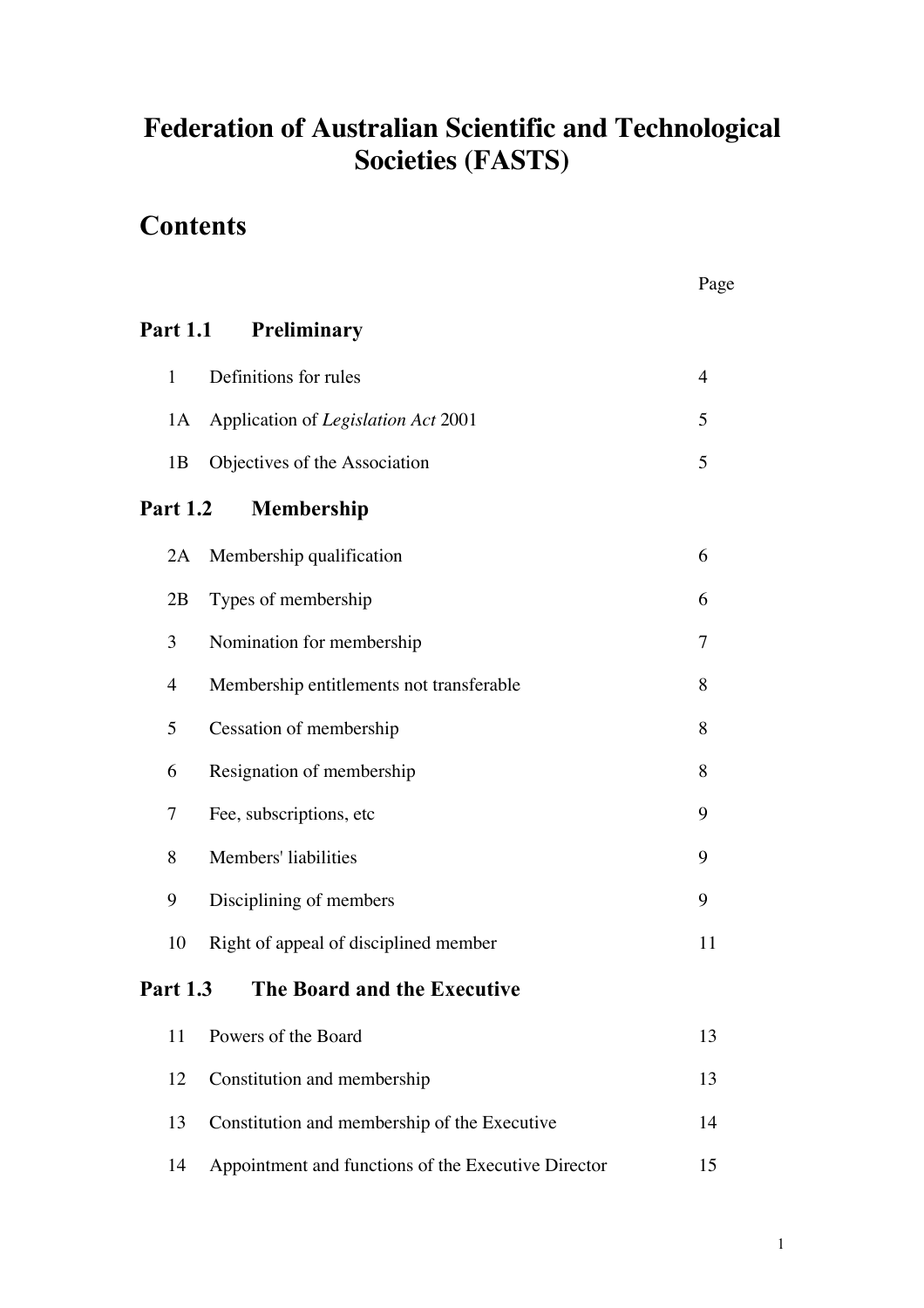| 15                                         | Powers and functions of the Executive                         | 15 |    |  |
|--------------------------------------------|---------------------------------------------------------------|----|----|--|
| 16                                         | Meetings of the Executive                                     | 16 |    |  |
| 17                                         | Terms of the officeholders and other elected positions on     |    |    |  |
|                                            | the Board or the Executive                                    | 16 |    |  |
| 18                                         | Election of persons to the Executive                          |    | 17 |  |
| 19                                         | Election of persons to the Board who are not on the Executive | 19 |    |  |
| 20                                         | Secretary                                                     | 20 |    |  |
| 21                                         | Treasurer                                                     | 20 |    |  |
| 22                                         | Vacancies                                                     |    | 21 |  |
| 23                                         | Removal of persons from Executive or Board positions          |    | 21 |  |
| 24                                         | Board meetings and quorum                                     | 22 |    |  |
| 25                                         | Executive meetings and quorum                                 | 23 |    |  |
| 26                                         | Delegation by committee to subcommittee                       | 24 |    |  |
| 27                                         | Voting and decisions of the Executive and the Board           | 25 |    |  |
| 28                                         | Voting and decisions of the sub-committees of the Board       | 26 |    |  |
| <b>Part 1.4</b><br><b>General Meetings</b> |                                                               |    |    |  |
| 29                                         | Annual general meetings – holding of                          | 27 |    |  |
| 30                                         | Annual general meetings – calling of and business at          | 27 |    |  |
| 31                                         | General meetings – calling of                                 | 28 |    |  |
| 32                                         | Notice                                                        | 29 |    |  |
| 33                                         | Urgent general meetings                                       | 30 |    |  |
| 34                                         | General meetings – procedure and quorum                       | 31 |    |  |
| 35                                         | Presiding member                                              | 31 |    |  |
| 36                                         | Adjournment                                                   | 32 |    |  |
| 37                                         | Making of decisions                                           | 32 |    |  |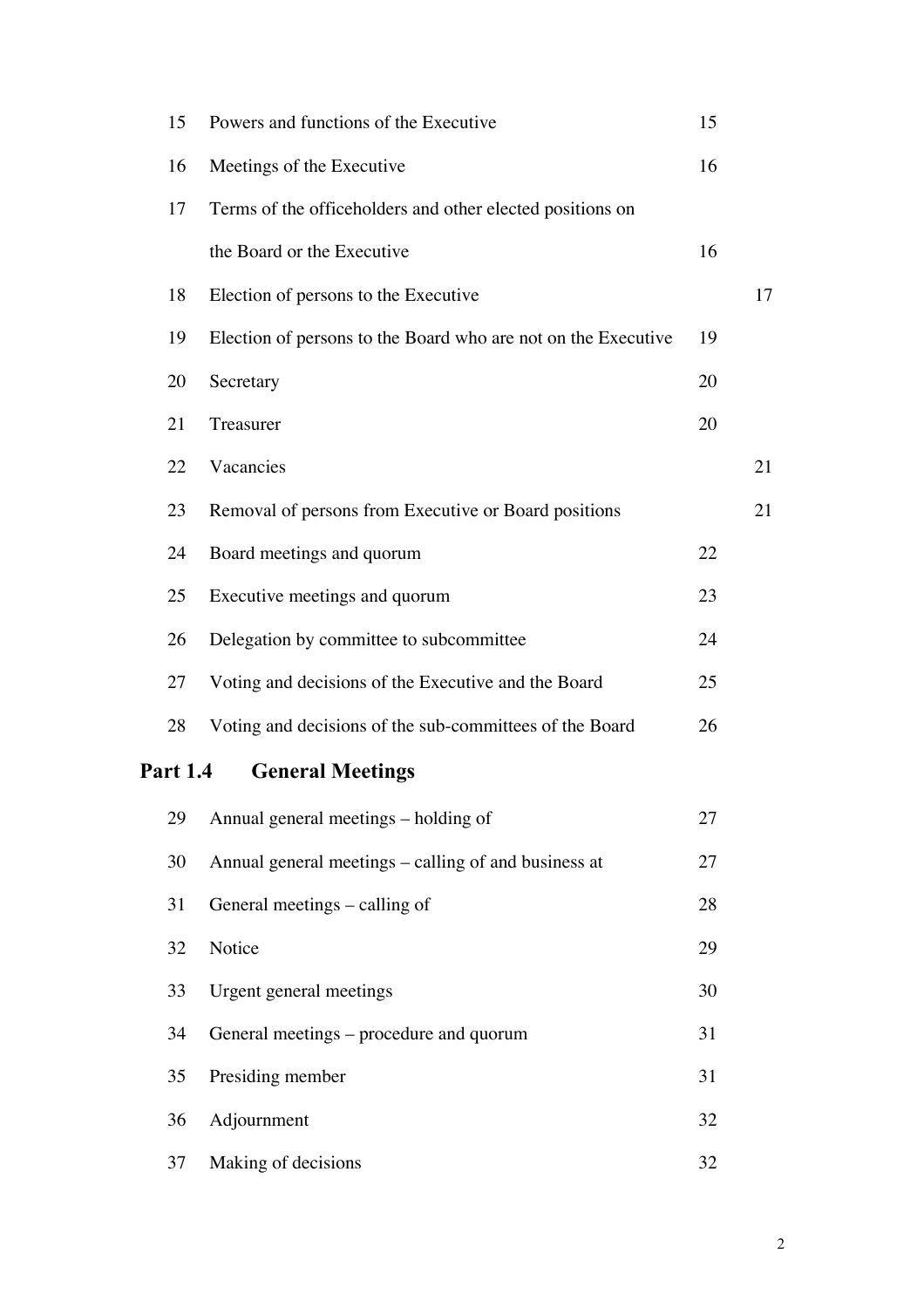|                   | 38                | Voting                          | 33 |
|-------------------|-------------------|---------------------------------|----|
|                   | 39                | Appointment of proxies          | 34 |
|                   | <b>Part 1.5</b>   | <b>Miscellaneous</b>            |    |
|                   | 40                | Funds – source                  | 35 |
|                   | 41                | Funds – management              | 35 |
|                   | 42                | Alteration of objects and rules | 35 |
|                   | 43                | Common seal                     | 36 |
|                   | 44                | Custody of books                | 36 |
|                   | 45                | Inspection of books             | 36 |
|                   | 46                | Service of notice               | 36 |
|                   | 47                | Surplus property                | 37 |
|                   | 48                | Autonomy of members             | 38 |
| <b>Appendix 1</b> |                   |                                 | 39 |
|                   | <b>Appendix 2</b> |                                 | 41 |
|                   |                   |                                 |    |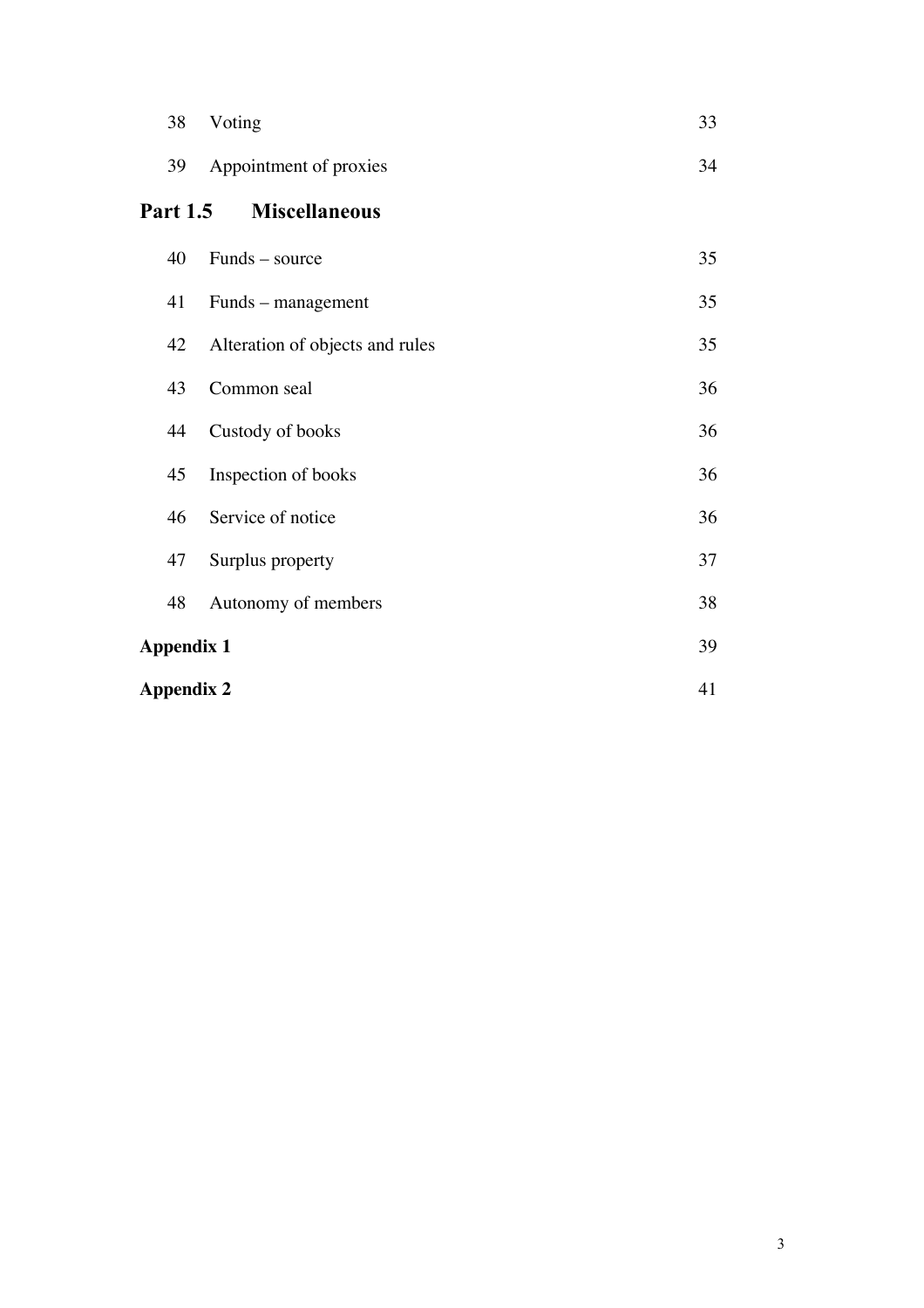## Part 1.1 Preliminary

#### 1 Definitions for the rules

In these rules:

*Note* A definition applies except so far as the contrary intention appears (see *Legislation Act*, s 155).

"financial year" means the year ending on 30 June.

"member" means a member, however described, of the Association and includes ordinary and affiliate members, as defined in Rule 2B.

"representative" or "person" for the purposes of these rules, means a person who has membership of a body that is, in turn, a member of the Association.

"Secretary" means the person holding office under these rules as Secretary of the Association or, if no such person holds that office, the public officer of the Association.

"the Act" means the *Associations Incorporation Act 1991*.

"the Board" means the Board as described in these rules and a reference in the *Association Incorporation Act or Regulation 1991* to "committee" shall, for the

purposes of these rules, be taken to be a reference to the Board.

"the regulation" means the *Associations Incorporation Regulation 1991*.

"the Association" means the Federation of Australian Scientific and Technological Societies Incorporated or its abbreviated name, FASTS.

"a body" means an association, society, or similar body that has an interest in advancing science and technology in Australia and any reference in these rules to "a body" shall include wherever appropriate, the term "a person" referred to in the Act or regulations.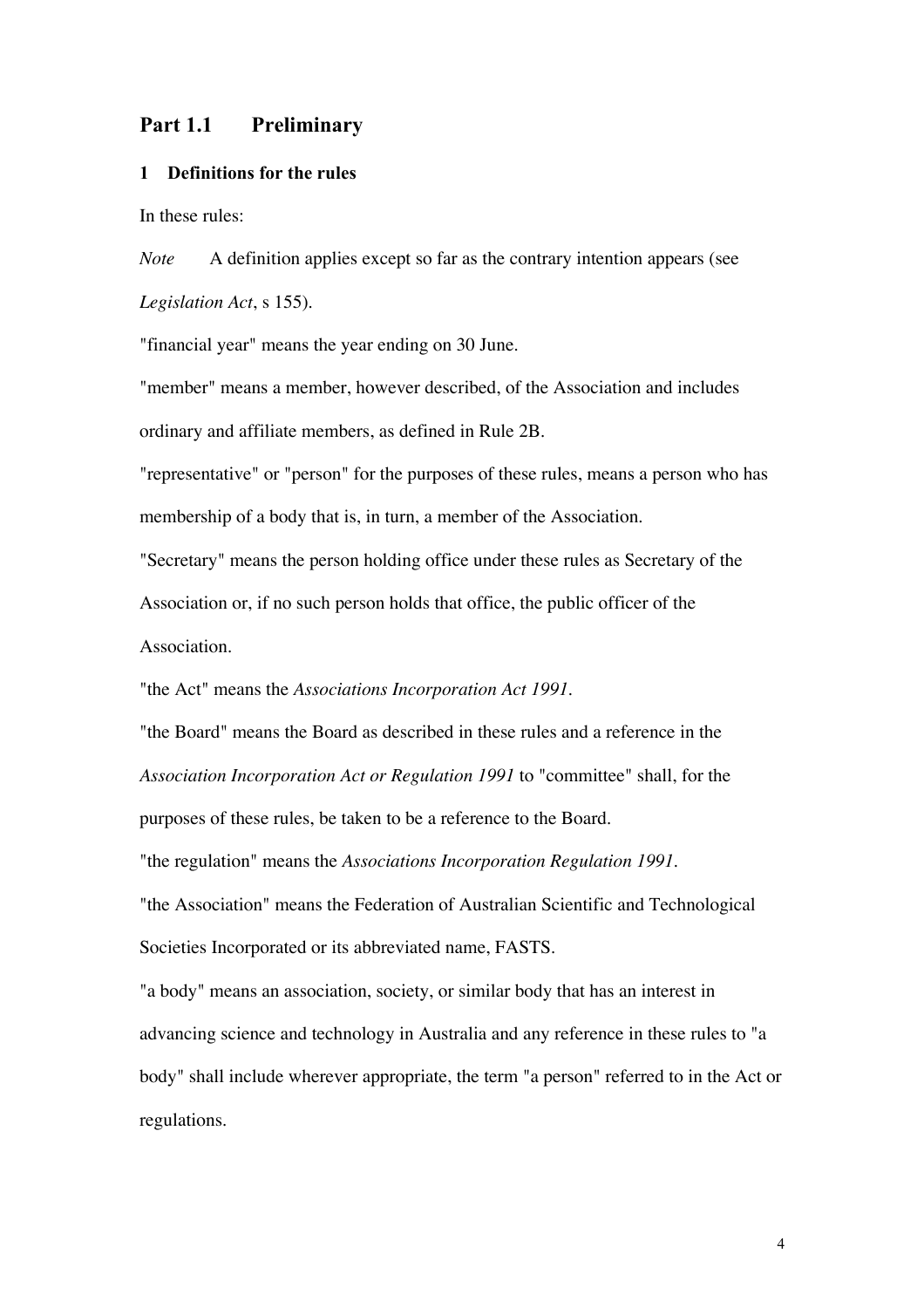## **1A Application of** *Legislation Act* **2001**

The Legislation Act 2001 applies to these rules in the same way as it would if they were an instrument made under the Act.

### 1B Objectives of the Association

The objectives of the Association are to foster close relations between the scientific and technological societies in Australia and to take concerted action for promoting science and technology in Australia. These objectives include:

- (a) To facilitate discussions within the scientific and technological community concerning matters of common interest;
- (b) To enhance communication between the scientific and technological community and governments, industry and commerce; and
- (c) To promote understanding among the Australian public of the work done within the scientific and technological community of the nation.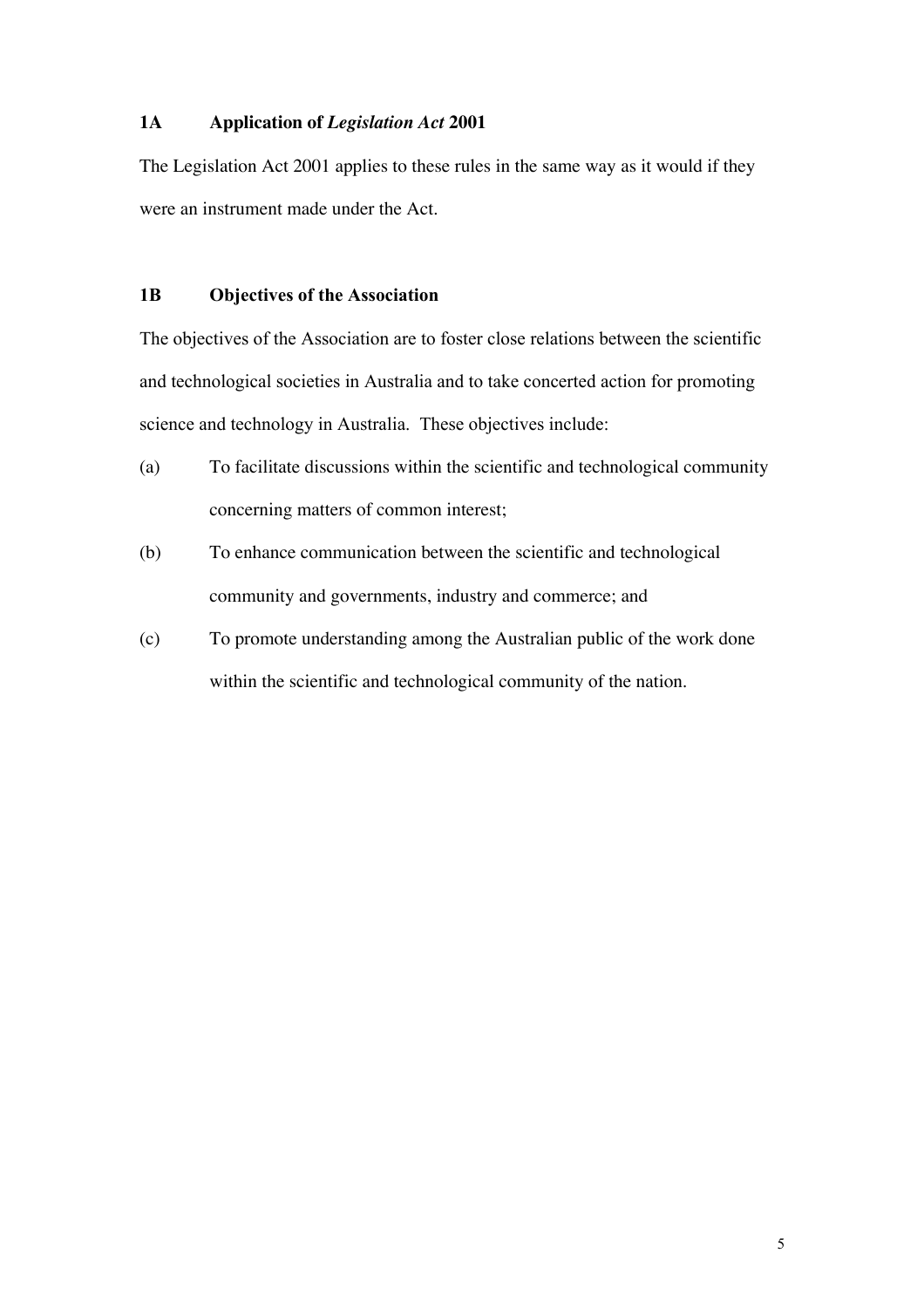## Part 1.2 Membership

## 2A Membership qualifications

A body is qualified to be a member if –

- (1) the body falls within section  $21(2)(a)$  or (b) of the Act and has not ceased to be a member of the Association at any time after incorporation of the Association under the Act; or
- $(2)$  the body -
	- (a) has been nominated for membership in accordance with Rule  $3(1)$ ; and
	- (b) has been approved for membership of the Association by the Board of the Association; or
- (3) the body has been approved by the Board and invited to join the Association as an affiliate member.

### 2B Types of membership

(1) Ordinary members

Ordinary members are those members which are:

- (a) autonomous Australian bodies which
	- (i) represent nationally an area of science or technology or a formally established Australian branch or division of a larger scientific or technological society; or
	- (ii) which have a focus on science and technology; and
- (b) which otherwise subscribe to the objectives and responsibilities of the Association.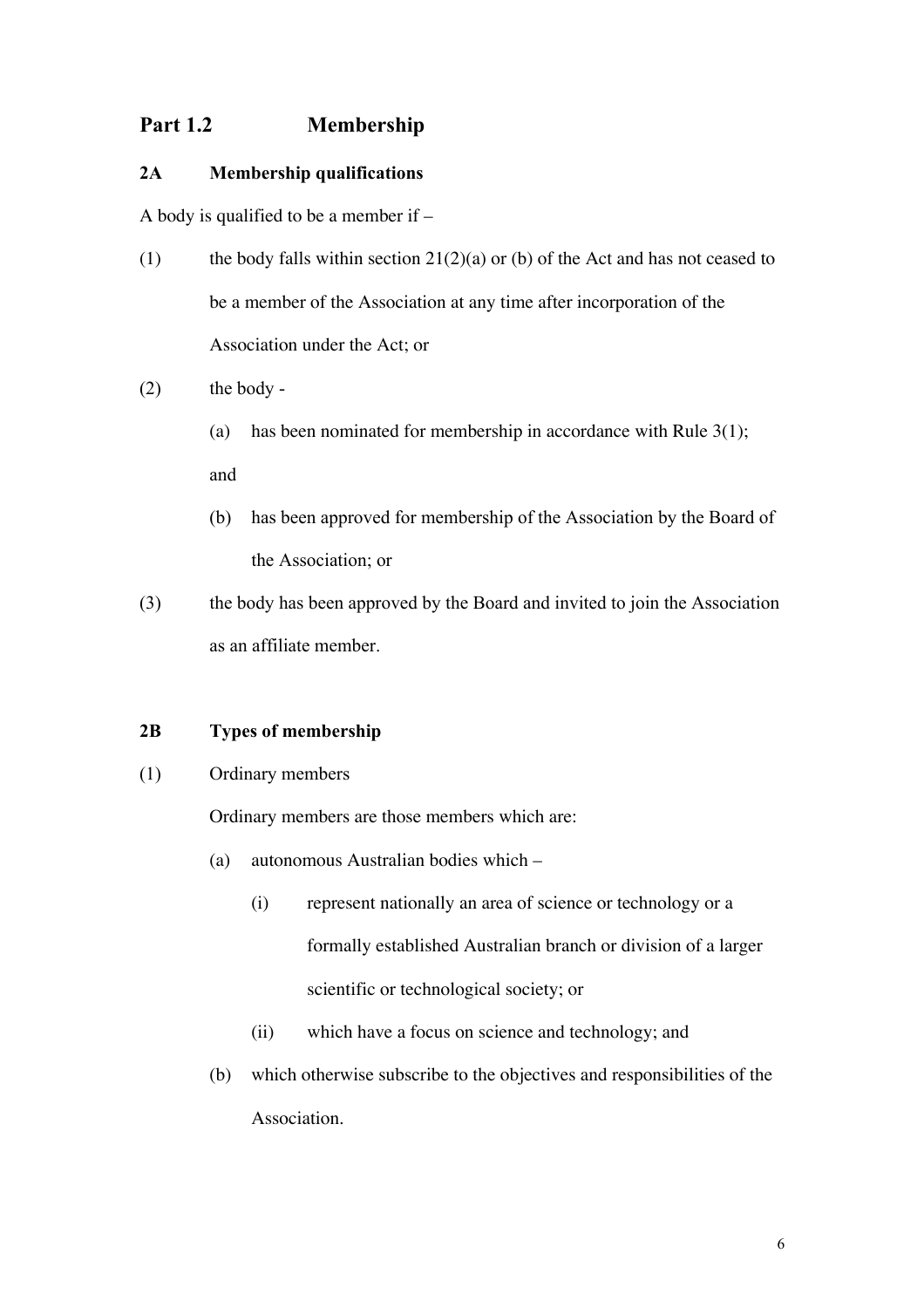Ordinary members have full voting rights and have representation on the Board.

- (2) Affiliate members
	- (a) Affiliate members are government, industrial or peak student bodies which have some interest in science and technology in Australia and subscribe to the objectives of the Association.
	- (b) Affiliate members are entitled to attend meetings of the Association and to vote.
	- (c) Affiliate members are not eligible to have representatives on the Board or the Executive but may be invited to attend meetings of the Board, but not to vote.

### 3 Nomination for membership

- (1) A nomination of a body for membership of the Association
	- (a) must be made by a member of the Association in writing in the appropriate form set out in appendix 1; and
	- (b) must be lodged with the Secretary of the Association.
- (2) As soon as is practicable after receiving a nomination for membership, the Secretary must refer the nomination to the Board which must decide whether to approve or to reject the nomination.
- (3) If the Board decides to approve a nomination for membership, the Secretary must as soon as practicable after that decision notify the nominee of that approval and request the nominee to pay within 28 days after receipt of the notification the sum payable under these rules by way of the entrance fee and the first year's annual subscription.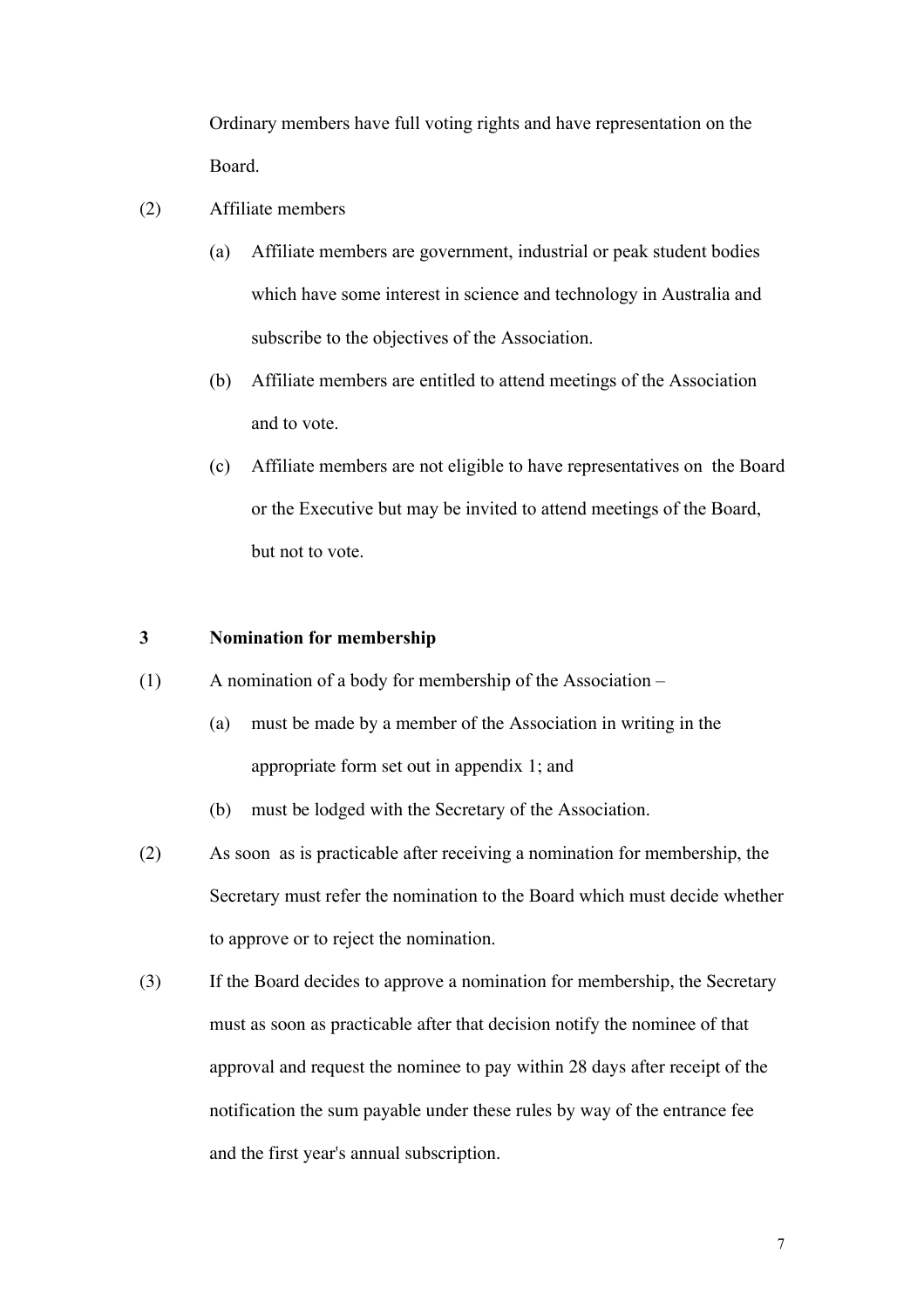(4) The Secretary must, on payment by the nominee of the amounts mentioned in subsection (3) within the period mentioned in that subsection, enter the nominee's name in the register of members and, on the name being so entered, the nominee becomes a member of the Association.

#### 4 Membership entitlements not transferable

A right, privilege or obligation that a body has because of being a member of the Association –

- (a) cannot be transferred or transmitted to another person or body; and
- (b) terminates on cessation of the body's membership.

### 5 Cessation of membership

A body ceases to be a member of the Association if the body –

- (a) is wound up; or
- (b) resigns from membership of the Association; or
- (c) is expelled from the Association; or
- (d) fails to renew membership of the Association.

#### 6 Resignation of membership

- (1) A member is not entitled to resign from membership of the Association except in accordance with this section.
- (2) A member who has paid all amounts payable by the member to the Association may resign from membership of the Association by first giving notice (of not less than 12 months or, if the Board has determined a shorter period, that shorter period) in writing to the Secretary of the member's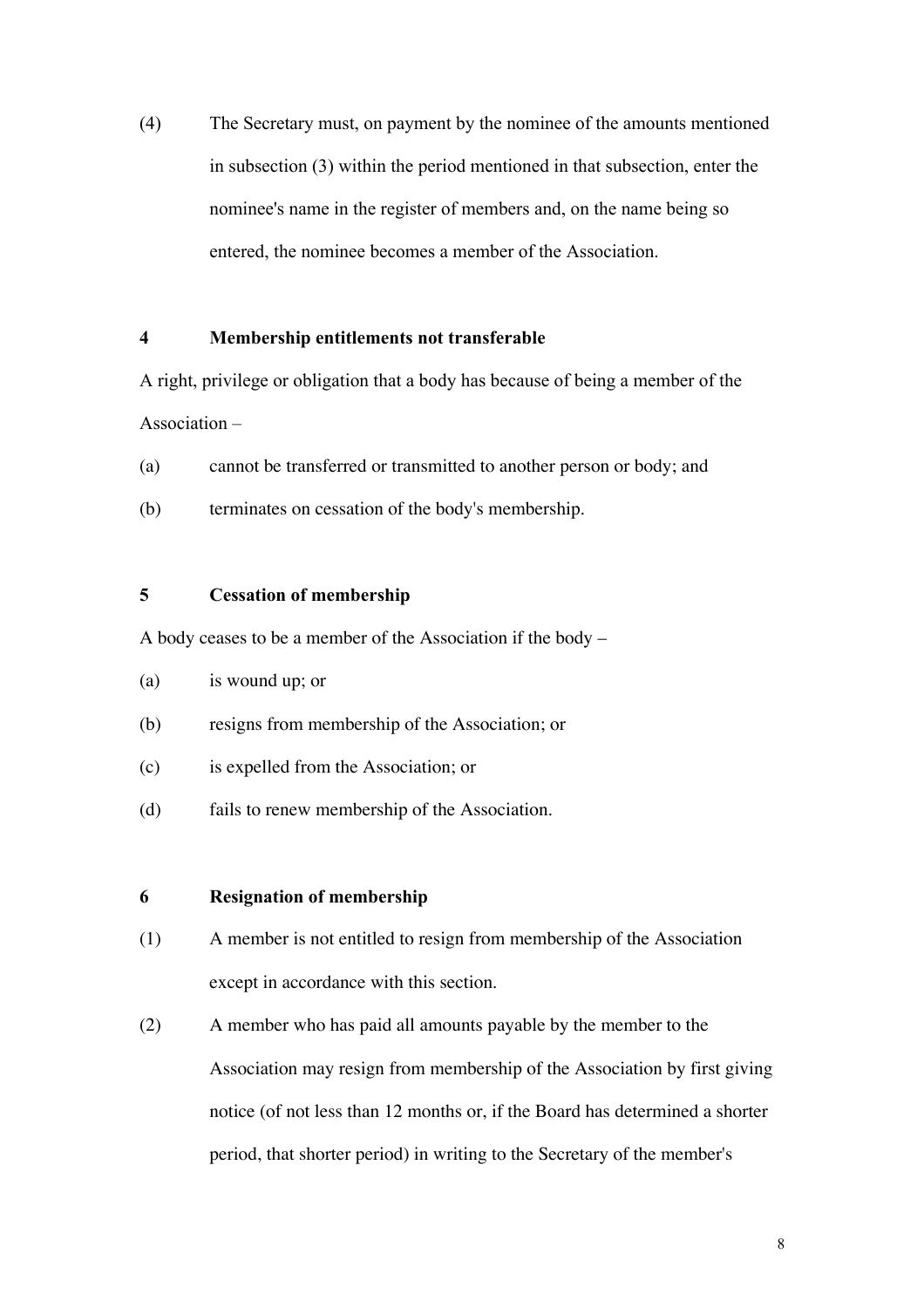intention to resign and, at the end of the period of notice, the member ceases to be a member.

(3) If a body ceases to be a member, the Secretary must make an appropriate entry in the register of members recording the date the body ceased to be a member.

#### 7 Fee, subscriptions etc

- (1) The entrance fee to the Association is an amount that has been determined by resolution of the Board.
- (2) The annual membership fee for members of the Association is an amount that have been determined by resolution of the Board.
- (3) The annual membership fee is payable by such date as is determined by the Board.

#### 8 Members' liabilities

The liability of a member to contribute towards the payment of the debts and liabilities of the Association or the costs, charges and expenses of the winding up of the Association is limited to the amount (if any) unpaid by the member in relation to membership of the Association as required by section 7.

## 9 Disciplining of members

- (1) If the Board is of the opinion that a member
	- (a) has persistently refused or neglected to comply with a provision of these rules; or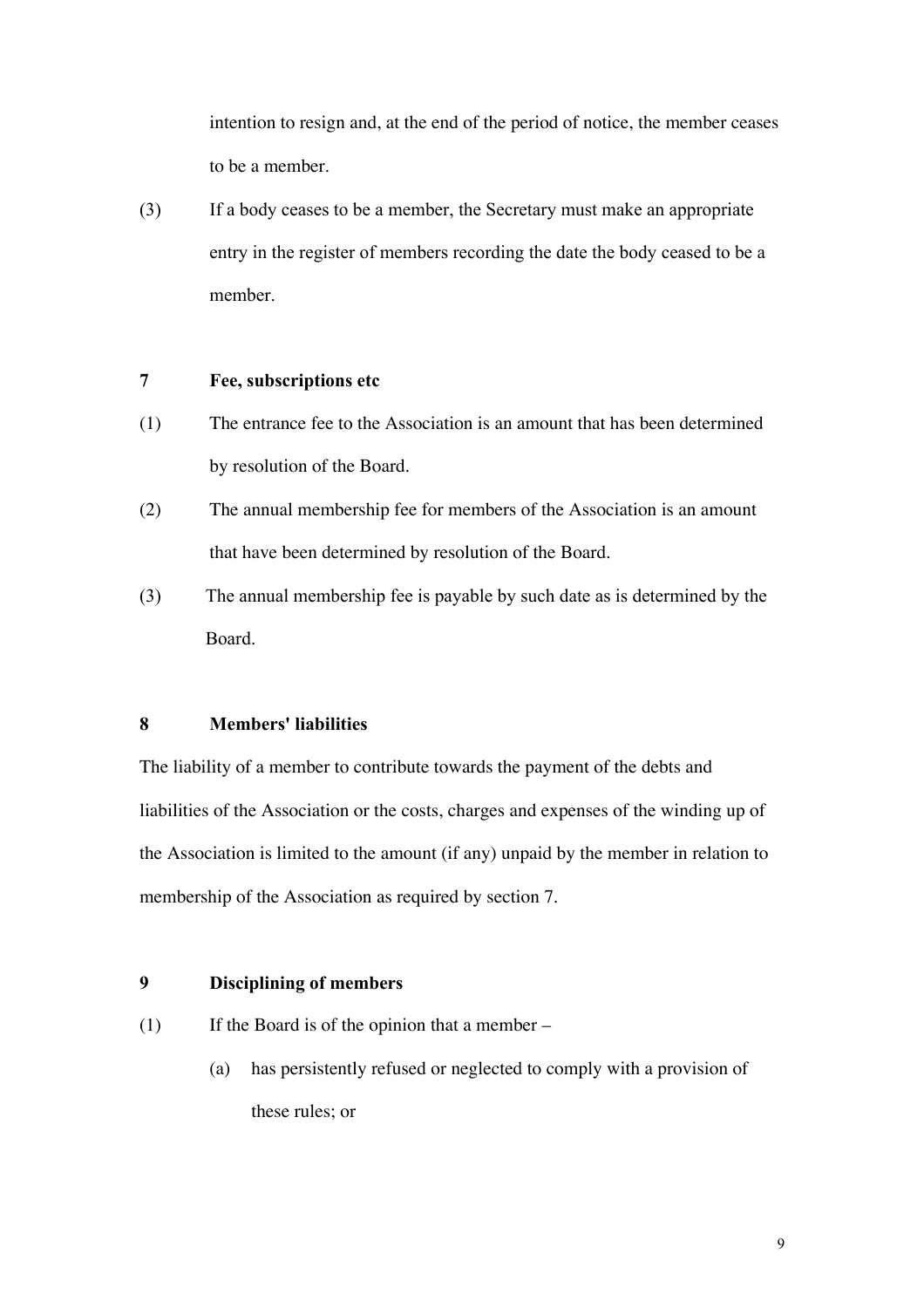(b) has persistently and wilfully acted in a manner prejudicial to the interests of the Association;

the Board may, by resolution –

- (c) expel the member from the Association; or
- (d) suspend the member from the rights and privileges of membership of the Association that the Board may decide for a specified period.
- (2) A resolution of the Board under subsection (1) is of no effect unless the Board, at a meeting held not earlier than 14 days and not later than 28 days after service on the member of a notice under subsection (3), confirms the resolution in accordance with this section.
- (3) If the Board passes a resolution under subsection (1), the Secretary must, as soon as practicable, serve a written notice on the member –
	- (a) setting out the resolution of the Board and the grounds on which it is based; and
	- (b) stating that the representatives of the member may address the Board at a meeting to be held not earlier than 14 days and not later than 28 days after service of the notice; and
	- (c) stating the date, place and time of that meeting; and
	- (d) informing the member that representatives of the member may do either or both of the following:
		- (i) attend and speak at that meeting;
		- (ii) submit to the Board at or before the date of that meeting written representations relating to the resolution.
- (4) Subject to the requirements of natural justice referred to in section 50 of the Act, at a meeting of the Board mentioned in subsection (2), the Board must –

10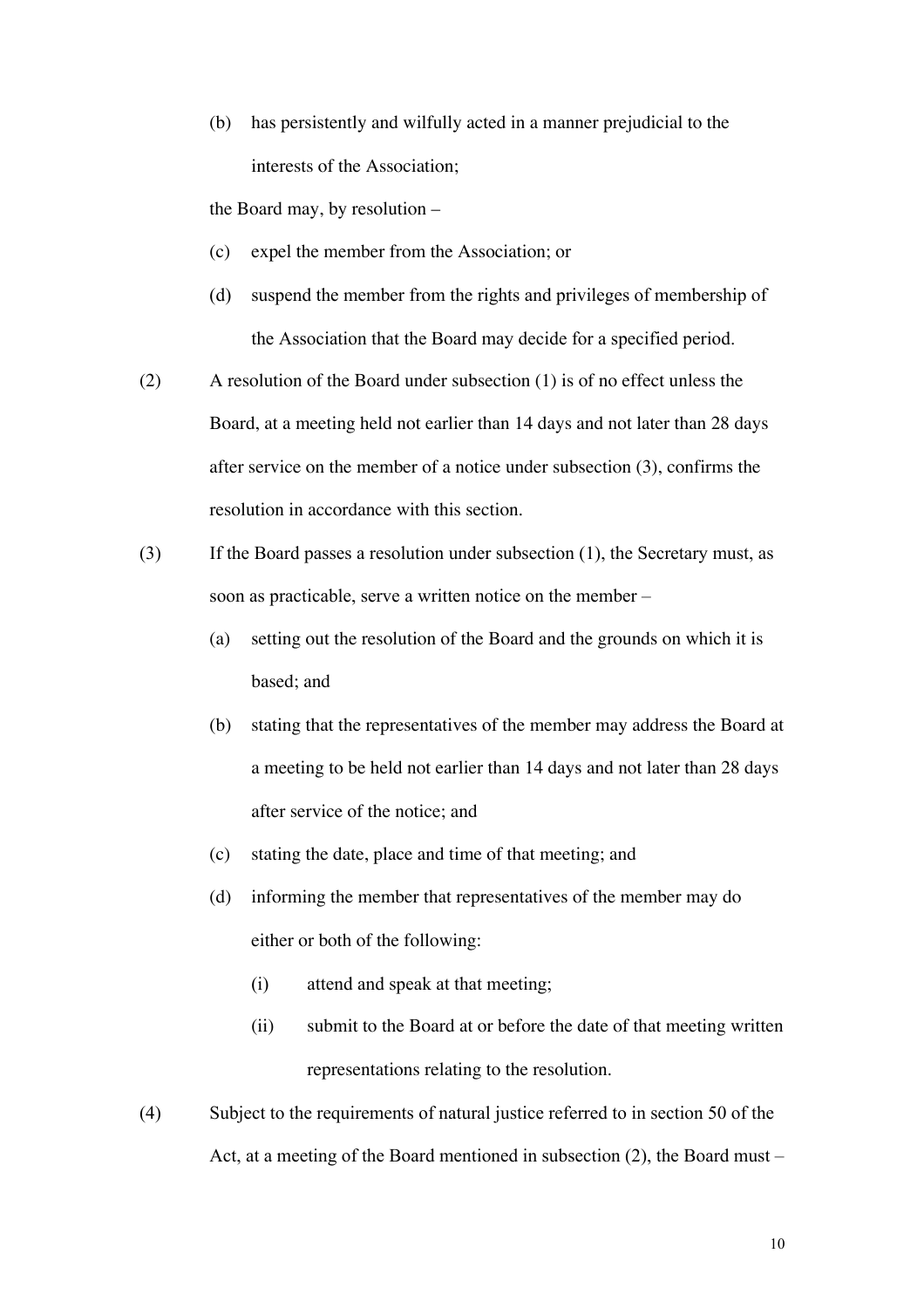- (a) give to the member mentioned in subsection (1) an opportunity for its representative to make oral representations on its behalf; and
- (b) give due consideration to any written representations submitted to the Board by that member at or before the meeting; and
- (c) by resolution decide whether to confirm or to revoke the resolution of the Board made under subsection (1).
- (5) If the Board confirms a resolution under subsection (4), the Secretary must, within 7 days after the confirmation, by written notice inform the member of that confirmation and of the member's right of appeal under section 10.
- (6) A resolution confirmed by the Board under subsection (4) does not take effect –
	- (a) until the end of the period within which the member is entitled to appeal against the resolution if the member does not exercise the right of appeal within that period; or
	- (b) if within that period the member exercises the right of appeal unless and until the Association confirms the resolution in accordance with section 10 (4).

#### 10 Right of appeal of disciplined member

- (1) A member may appeal to the Association in general meeting against a resolution of the Board that is confirmed under section 9(4), within 7 days after notice of the resolution is served on the member, by lodging with the Secretary a notice to that effect.
- (2) On receipt of a notice under subsection (1), the Secretary must notify the Board which must call a general meeting of the Association to be held

11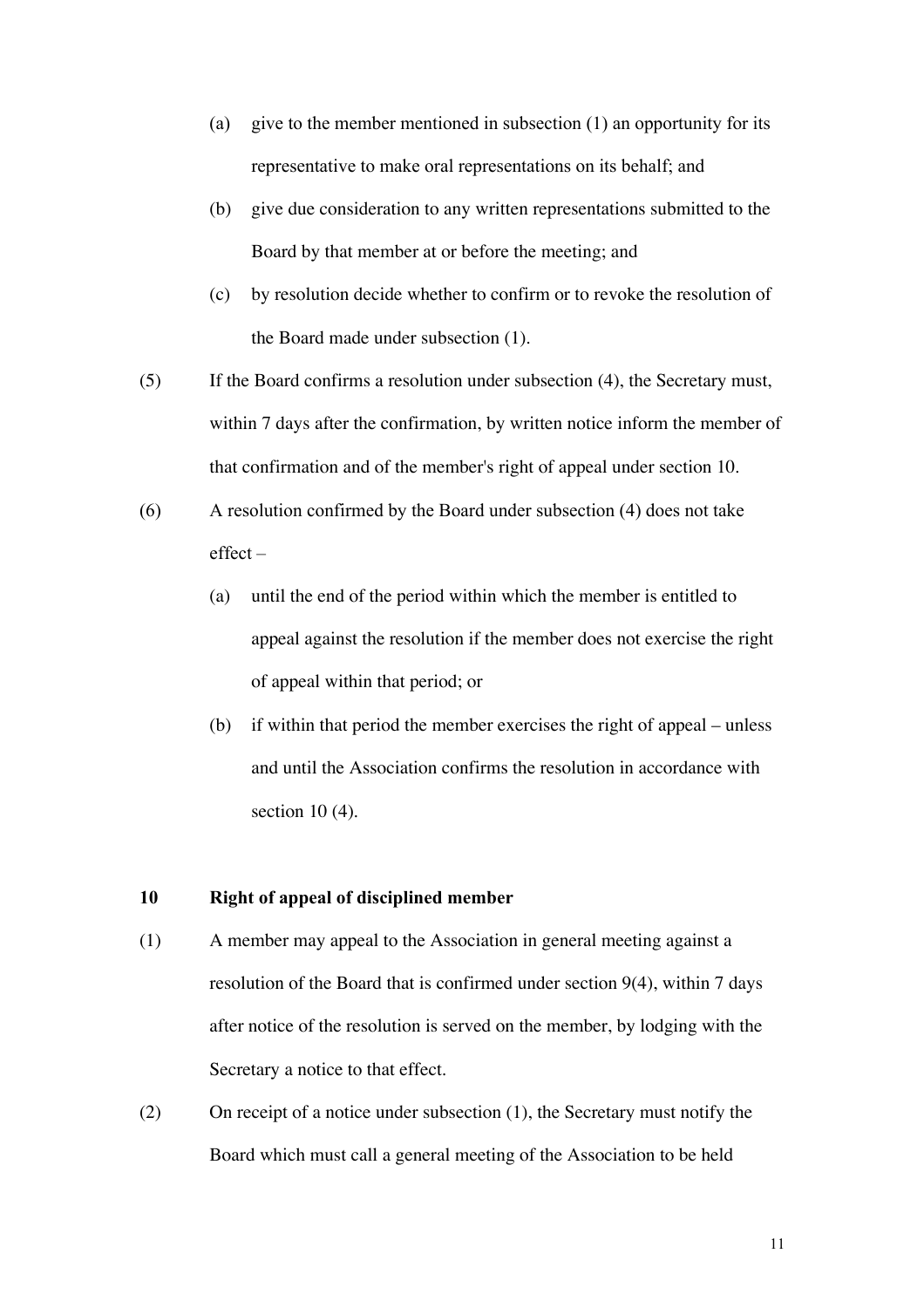within 21 days after the date when the Secretary received the notice or as soon as possible after that date.

- (3) Subject to the requirements of natural justice as referred to in section 50 of the Act, at a general meeting of the Association called under subsection  $(2)$  –
	- (a) no business other than the question of the appeal may be transacted; and
	- (b) the Board and representatives of the member must be given the opportunity to make representations in relation to the appeal orally or in writing, or both; and
	- (c) the representatives of members present must vote by secret ballot on the question of whether the resolution made under section 9(4) should be confirmed or revoked.
- (4) If the meeting passes a special resolution in favour of the confirmation of the resolution made under section 9(4), that resolution is confirmed.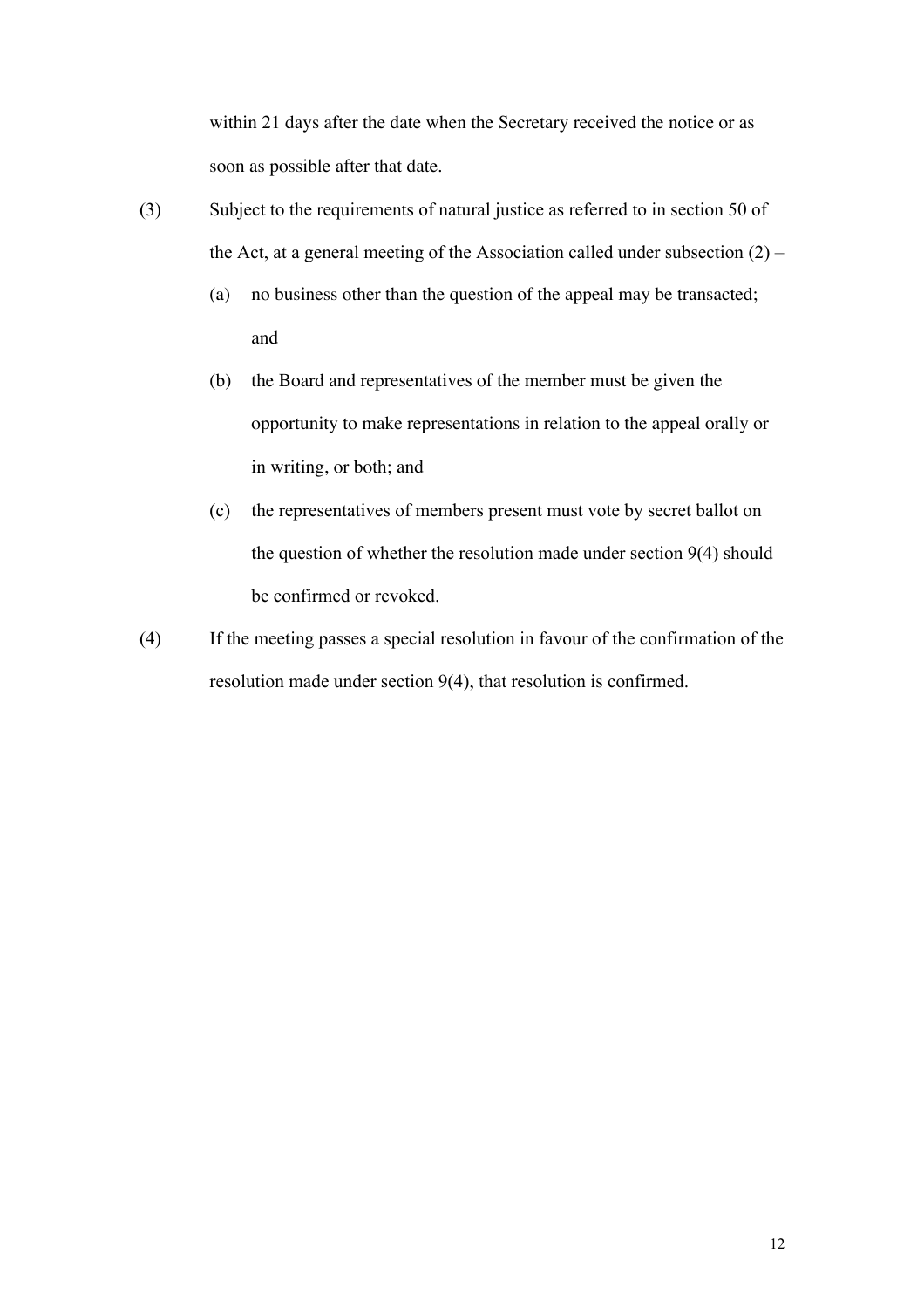## Part 1.3 The Board and the Executive

## 11 Powers of the Board

The Board, subject to the Act, the regulation, these rules, and to any resolution passed by the Association in general meeting –

- (a) controls and manages the affairs of the Association; and
- (b) may exercise all functions that may be exercised by the Executive or by the Association other than those functions that are required by these rules to be exercised by the Association in general meeting; and
- (c) has power to perform all acts and do all things that appear to the Board to be necessary or desirable for the proper management of the affairs of the Association.

## 12 Constitution and membership

- (1) The Board consists of
	- (a) at least seven (7) persons on the Executive of the Association; and
	- (b) not more than twelve  $(12)$  other persons consisting of  $-$ 
		- (i) a representative from ten (10) different ordinary members of the Association, each of whom is drawn from a different and particular area of scientific discipline, such disciplines being as follows –
			- Biological sciences
			- Geological and geographical sciences
			- Agricultural and food sciences
			- Mathematical sciences
			- Chemical sciences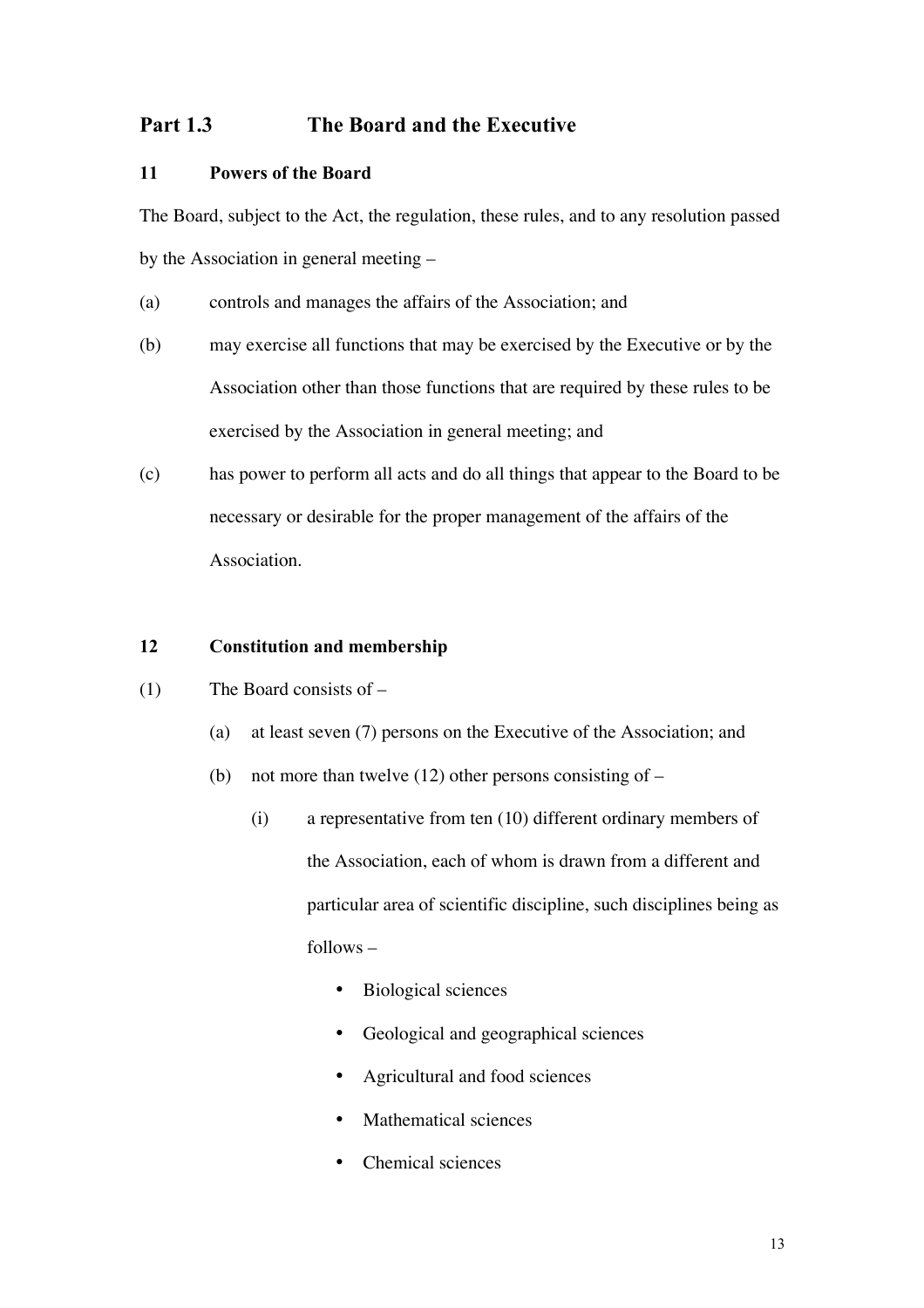- Aquatic sciences
- Medical and cognitive sciences
- Physical sciences
- Plant and ecological sciences
- Technological sciences; and
- (ii) a representative from two different non disciplinary based ordinary members each of whom must be elected under section 18 or 19, as applicable, or appointed in accordance with subsection  $(4)$ ;
- (iii) The number and nature of the composition of the Board may be changed from time to time by special resolution of members of the Association in accordance with the Act.
- (2) Representatives of affiliate members of the Association may be invited to attend and have the right to speak at Board meetings but have no entitlement to vote or have no entitlement to sit on the Board.
- (3) Each person on the Board shall, subject to these rules, hold office as provided for in Rule 17.
- (4) In the event of a vacancy in the membership of the Board, the Board may appoint a representative of an ordinary member of the Association to fill the vacancy and the representative so appointed shall hold office, subject to these rules, until the elected term provided for in Rule 17 has expired.

#### 13 Constitution and membership of the Executive

The Executive consists of:

(a) The office-bearers of the Association who are as follows:-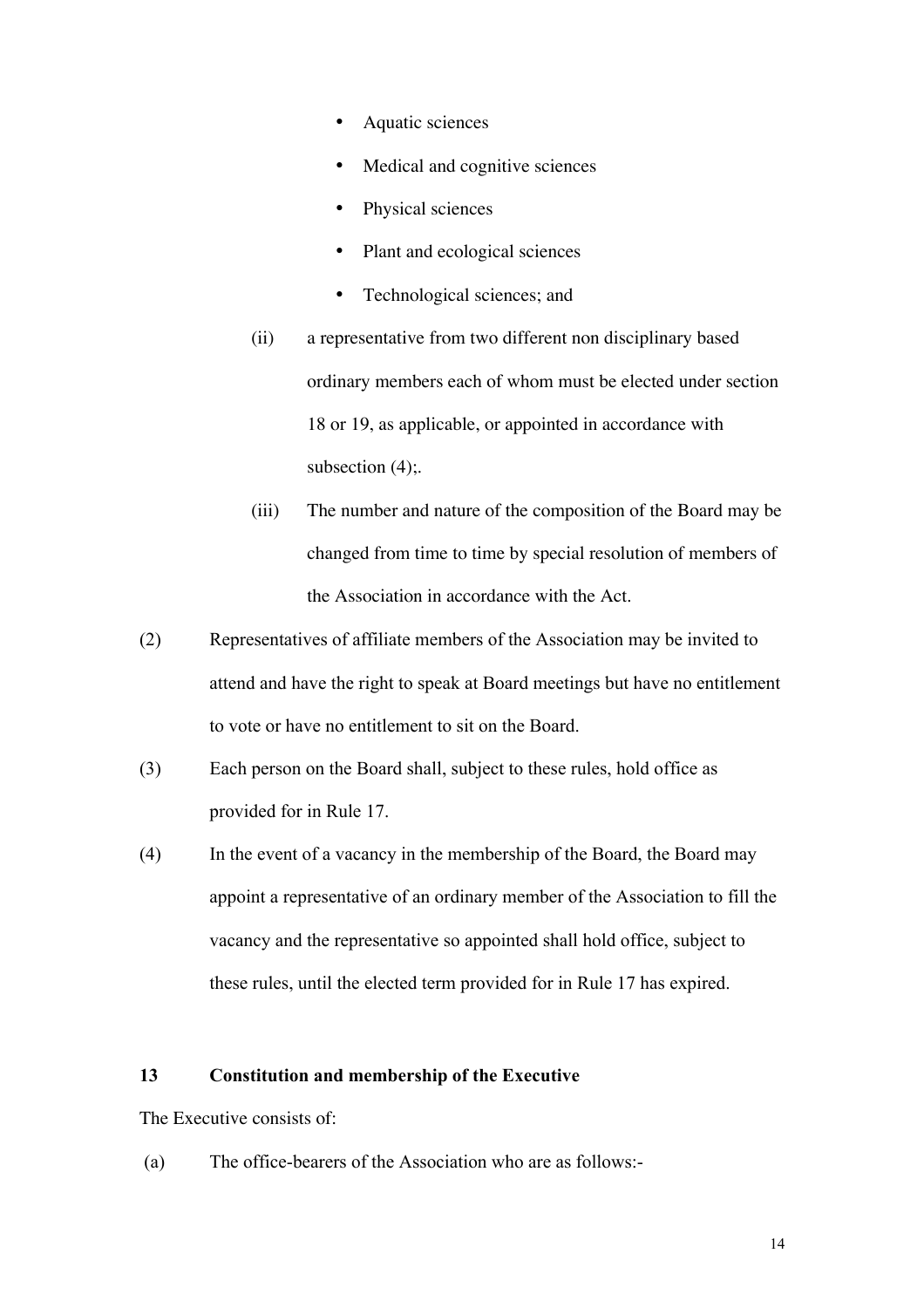- The President
- The President-Elect in every even year, and in every odd year the person referred to in Rule 13(c) below
- The Vice President
- The Secretary
- The Treasurer
- Chairperson of the Association's Policy Committee; and
- (b) A representative of an ordinary member of the Association who is an early career scientist;
- (c) A representative of an ordinary member of the Association; and
- (d) An Executive-Director who has no voting rights.

### 14 Appointment and functions of the Executive-Director

- (1) The Executive-Director of the Association is appointed by the Board.
- (2) The Executive-Director is subject to the supervision and control of the Board and the Executive;
- (3) The Executive-Director is responsible for the day to day management of the affairs of the Association.
- (4) The functions that the Executive-Director must perform are those functions assigned to that position by the Board and the Executive.

## 15 Powers and functions of the Executive

- (1) The Executive Committee is responsible for:-
	- (a) implementing the policies of the Association; and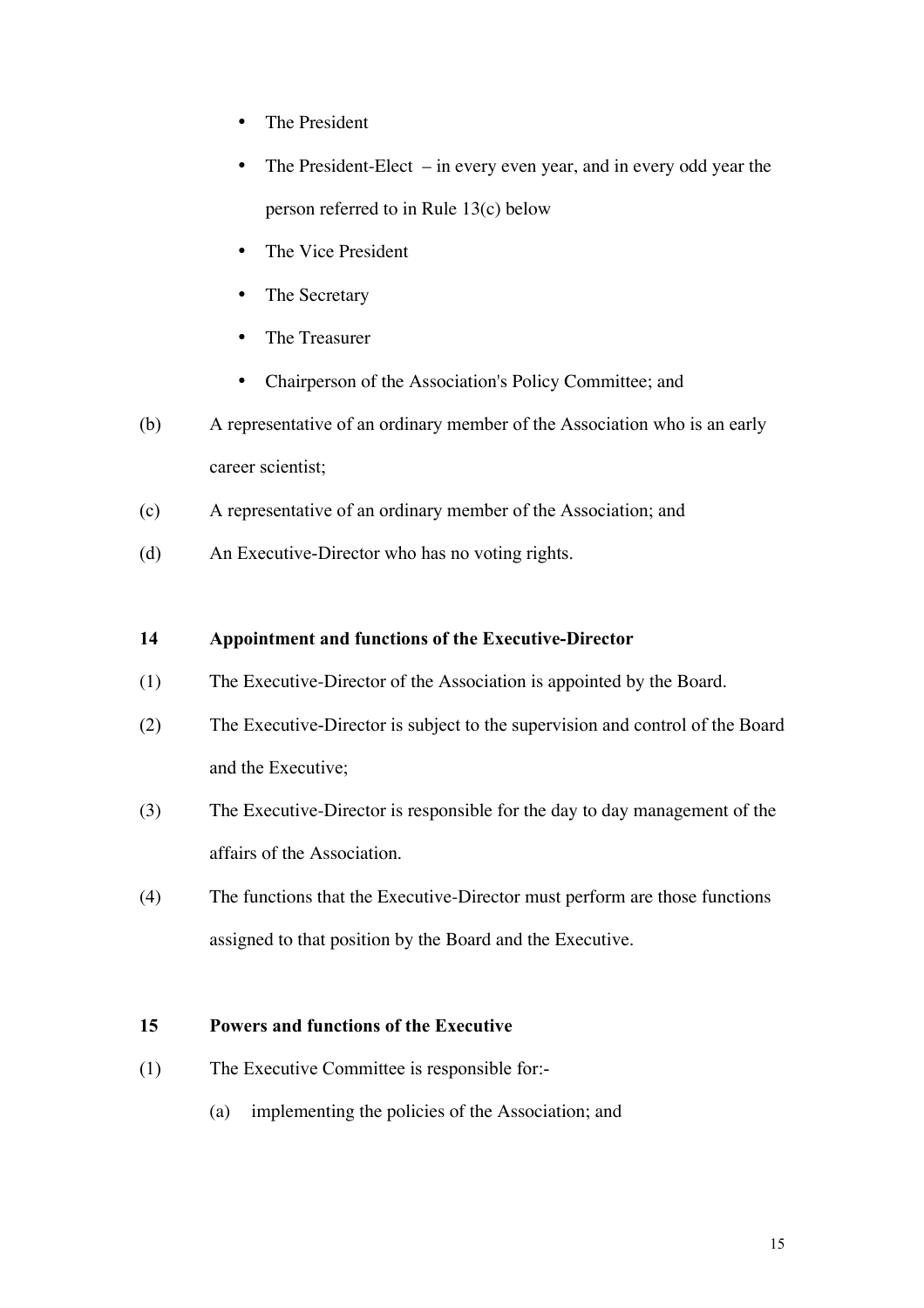(b) managing and controlling the affairs and finances of the Association including fixing the time and place for meetings, supervising voting procedures and the filling of vacancies on the Board and the Executive.

#### 16 Meetings of the Executive and the Board

- (1) The Executive must hold at least 6 meetings per calendar year and can hold additional meetings as required to enable it to adequately perform its functions.
- (2) The Board must hold at least three meetings per calendar year and can hold additional meetings as required to enable it to adequately perform its functions.

# 17 Terms of office-holders and other elected positions on the Board or the Executive

- (1) The President, Vice-President, Secretary, Treasurer and Chairperson of the Policy Committee hold office, subject to these rules, until the second Annual General Meeting following the date of his or her election, but is eligible for re-election.
- (2) The President-Elect and the representative on the Executive who is an early career scientist and the other representative on the Executive who is not an office-holder of the Association each hold office, subject to these rules, until the conclusion of the Annual General Meeting following the date of such person's election, but they are eligible for re-election. The election for the President-Elect and the representative referred to in Rule 13(c) will alternate according to whether the year in question has an odd or even number.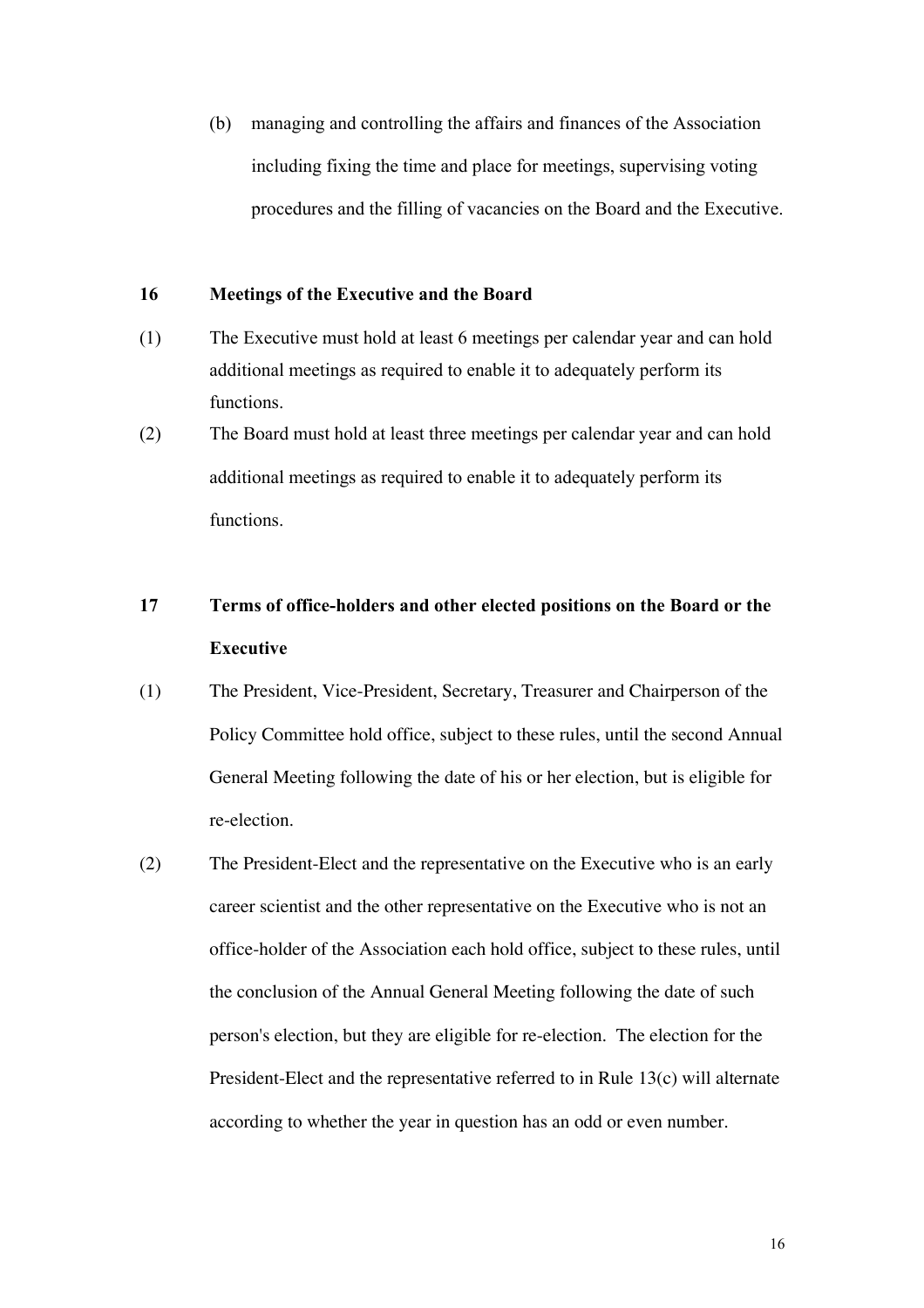- (3) Persons elected to the Board who are not on the Executive hold office, subject to these rules, until the conclusion of the second Annual General Meeting following the date of their election, but they are eligible for reelection.
- (4) No person is eligible to be re-elected to the same position if their total terms of office would exceed four consecutive years in the same position.

### 18 Election of persons to the Executive

- (1) Nominations will only be accepted from those persons who hold current financial membership of an ordinary member of the Association.
- (2) Nominations of candidates for election as office-bearers of the Executive or to other Executive positions –
	- (a) must be made in writing, signed by 2 persons who have financial membership in either the same ordinary member or of two different ordinary members of the Association and must be accompanied by the written consent of the candidate (which may be endorsed on the nomination form) together with supporting material provided by the candidate; and
	- (b) must be given to the Secretary of the Association not less than 14 days before the date fixed for the Annual General Meeting at which the election is to take place.
- (3) The Secretary will ensure that all members who are eligible to vote under these rules receive electronic or postal notification of all nominees and a copy of each candidates' supporting material as soon as practical after the closing date for the acceptance of nominations has passed.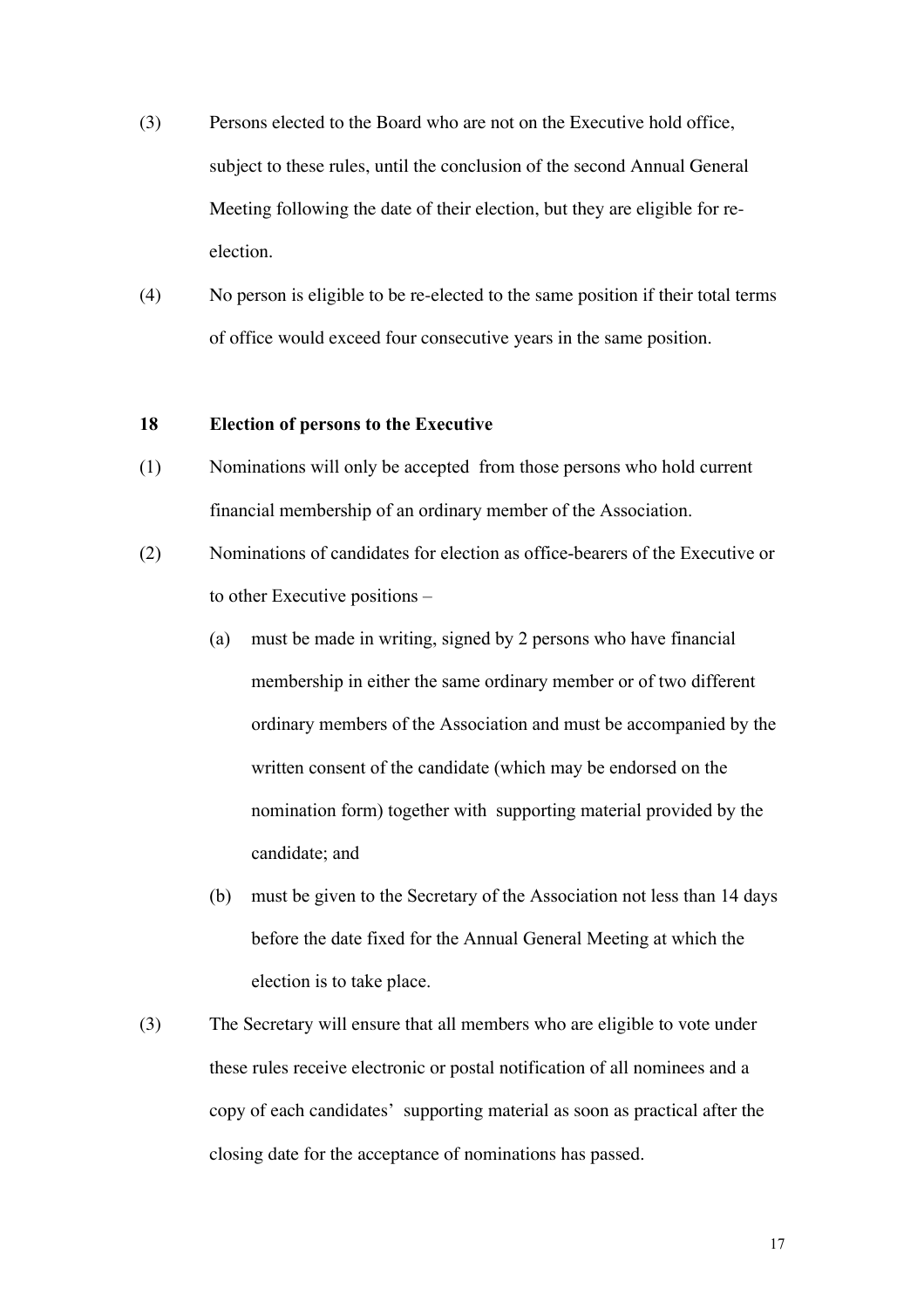- (4) Voting will be conducted on an optional preferential basis except when 3 or more people nominate for the one position, in which case full preferential voting will be required.
- (5) The returning officer will be appointed by the majority vote of those members who are entitled to vote pursuant to these rules at the Annual General Meeting of the Association.
- (6) The person who is appointed returning officer must not nominate as a candidate at the election in respect of which he or she has been appointed returning officer.
- (7) If insufficient nominations are received to fill all vacancies on the Executive, the candidates nominated are taken to be elected and further nominations may be received at the Annual General Meeting.
- (8) If insufficient further nominations are received, any vacant positions remaining on the Executive are taken to be vacancies.
- (9) If the number of nominations received is equal to the number of vacancies to be filled, the people nominated are taken to be elected.
- (10) If the number of nominations received exceeds the number of vacancies to be filled, a ballot must be held.
- (11) The ballot for the election of office-bearers and ordinary committee members must be conducted at the Annual General Meeting in the way the Board may direct.
- (12) A person is not eligible to simultaneously hold more than 1 position on the Executive.
- (13) The election of position on the Executive will take place in the following order: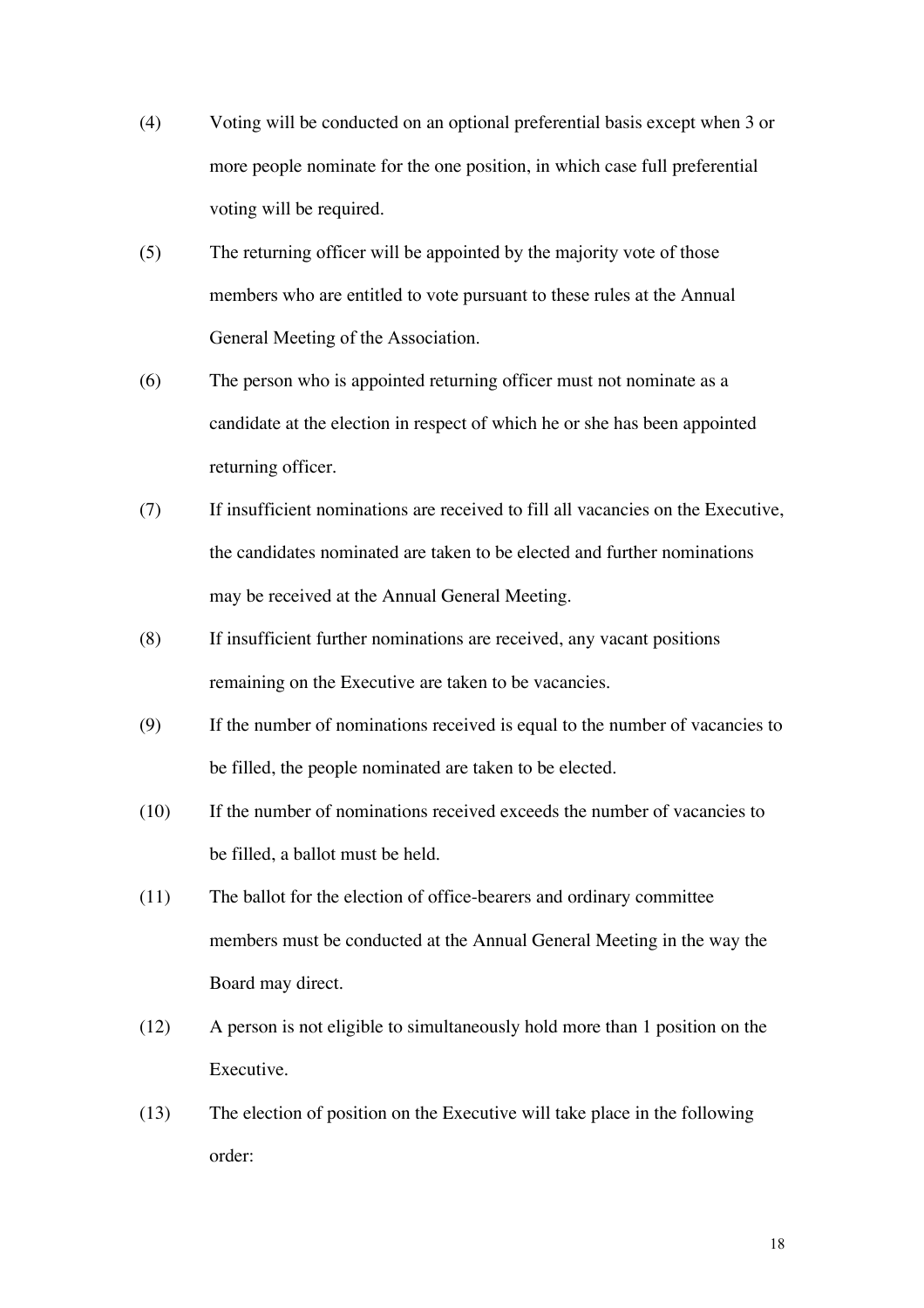- President-Elect (when applicable)
- Vice President
- **Secretary**
- Treasurer
- Chair of the Policy Committee
- A person who is an early career scientist
- A person who has membership in an ordinary member of the Association (when applicable).
- (14) Any candidate who fails to be elected to the position for which he or she nominated may nominate at the Annual General Meeting of the Association to stand for election to any positions yet to be elected.

### 19 Election of persons to the Board who are not on the Executive

- (1) The ordinary members of the Association shall group together in clusters, each cluster will represent:
	- (a) a discipline of science referred to in Rule  $12(1)(b)(i)$  or as changed from time to time by a special resolution of members of the Association in accordance with the Act; and
	- (b) the two non-disciplinary ordinary members of the Association referred to in Rule  $12(1)(b)(ii)$  or as changed from time to time by a special resolution of members of the Association in accordance with the Act.
- (2) Each cluster of ordinary members referred to in Rule 19(1)(a) is responsible for organising the nomination and the election of a representative to serve on the Board.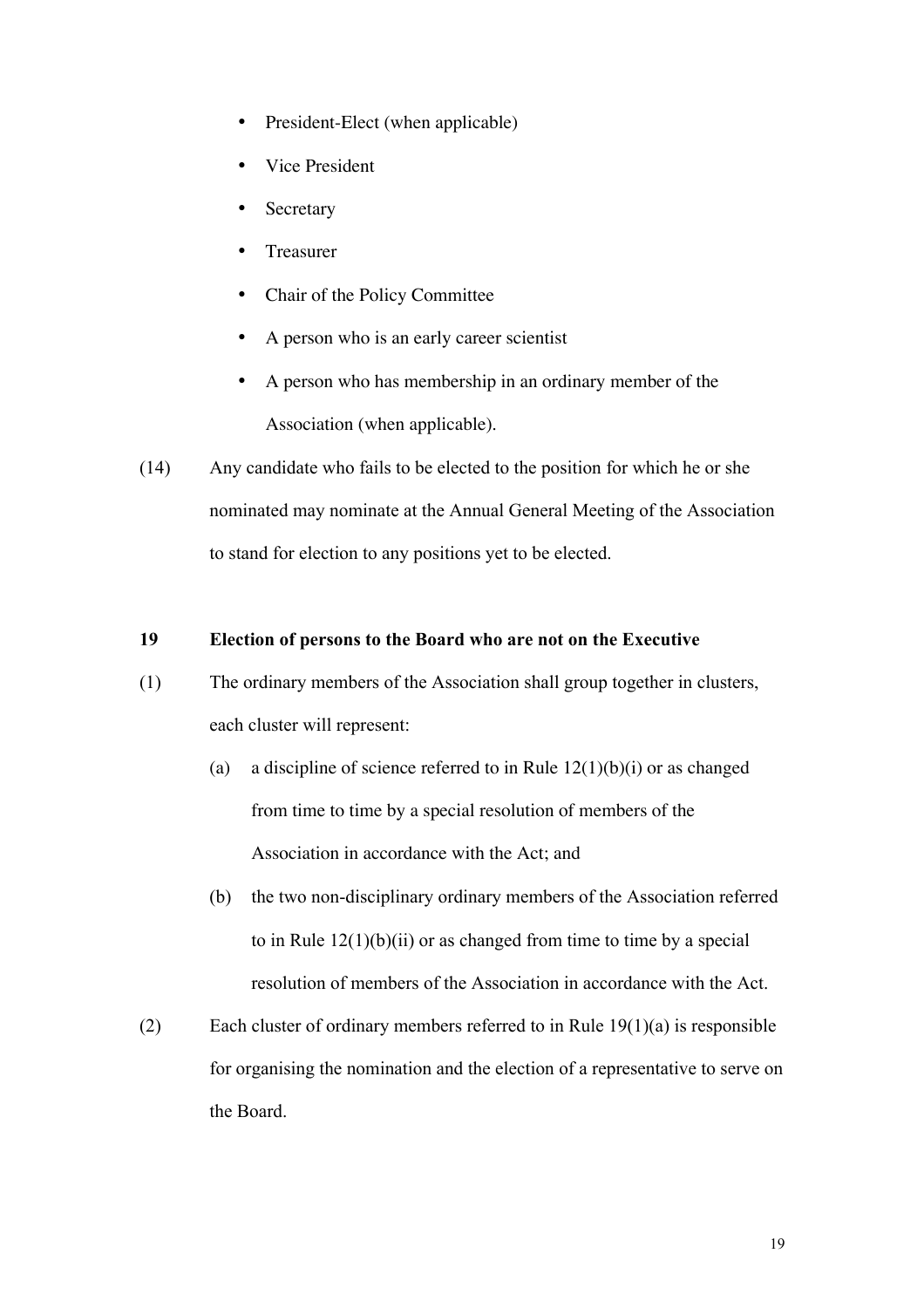(3) The non-disciplinary based ordinary members referred to in Rule 19(1)(b) are responsible for organising the nomination and election of the representatives to serve on the Board in accordance with the terms of Rule  $12(1)(b)(ii)$ .

#### 20 Secretary

- (1) The Secretary of the Association must, as soon as practicable after being appointed as Secretary, notify the Association of his or her address.
- (2) The Secretary must keep minutes of
	- (a) all elections and appointments of office-bearers and other representatives on the Executive and the Board; and
	- (b) the names of representatives on the Executive or Board present at an Executive or Board meeting or a general meeting; and
	- (c) all proceedings of Executive, Board and general meetings.
- (3) Minutes of proceedings at a meeting must be signed by the person presiding at the meeting or by the person presiding at the next succeeding meeting.

#### 21 Treasurer

The Treasurer of the Association must –

- (1) Collect and receive all amounts owing to the Association and make all payments authorised by the Association; and
- (2) Keep correct accounts and books showing the financial affairs of the Association with full details of all receipts and expenditure connected with the activities of the Association.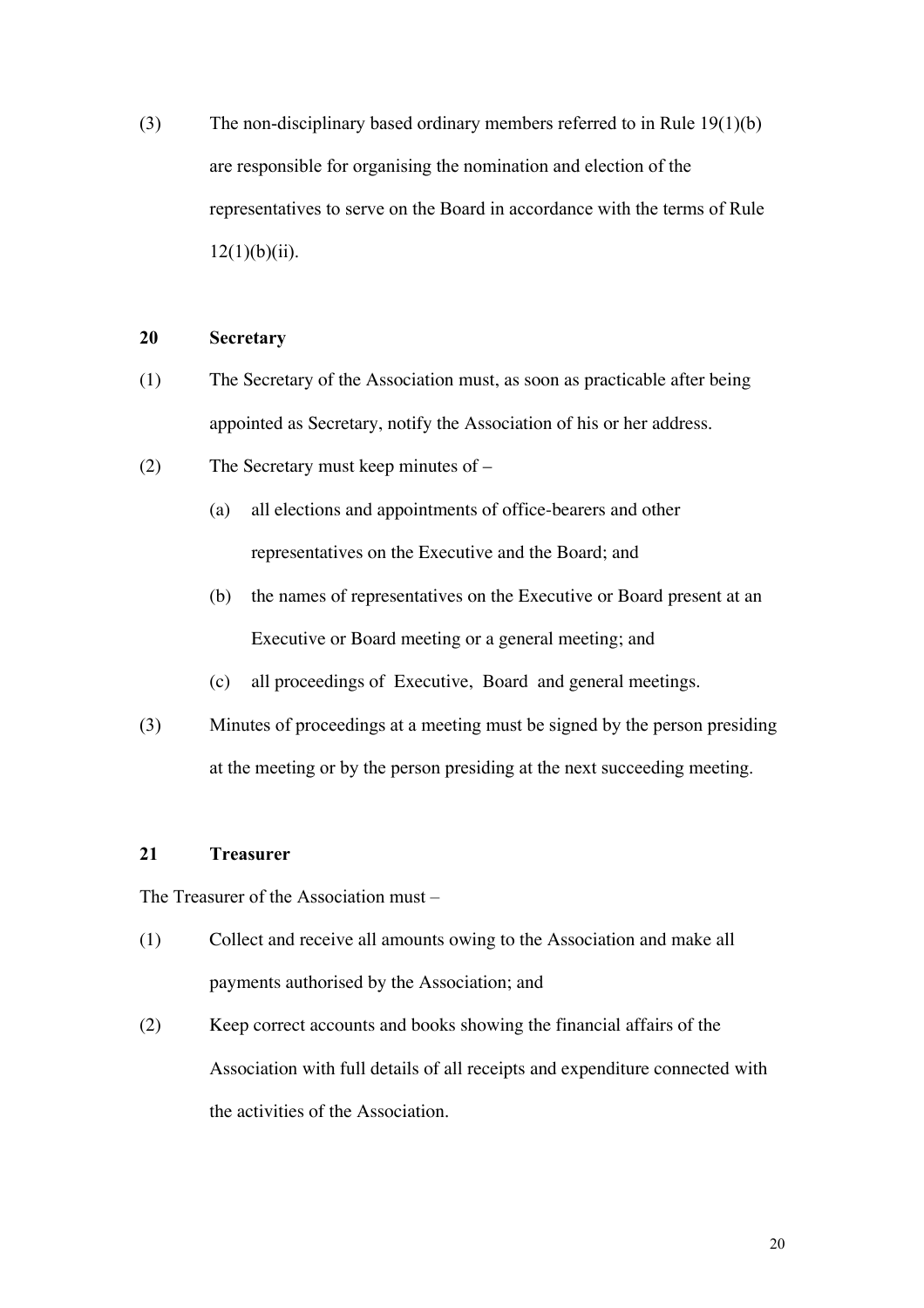## 22 Vacancies

- (1) For these rules, a vacancy in the office of a person on the Executive or the Board happens if the person –
	- (a) dies; or
	- (b) the ordinary member in respect of which the person has membership ceases to be a member of the Association; or
	- (c) ceases to have financial membership in an ordinary member of the Association; or
	- (d) resigns the office; or
	- (e) is removed from office under Rule 23 (Removal of persons from Executive or Board positions); or
	- (f) becomes an insolvent under administration within the meaning of the *Corporations Act*; or
	- (g) suffers from mental or physical incapacity; or
	- (h) is disqualified from office under the Act, section  $63(1)$ ; or
	- (i) is absent without the consent of the Executive or the Board from all meetings of the Executive or the Board, respectively held during a period of 6 months.

## 23 Removal of persons from Executive or Board positions

The Association in general meeting may by resolution, subject to the Act, section 50, remove any person on the Executive or the Board from the position that the person holds before the end of the relevant term of office.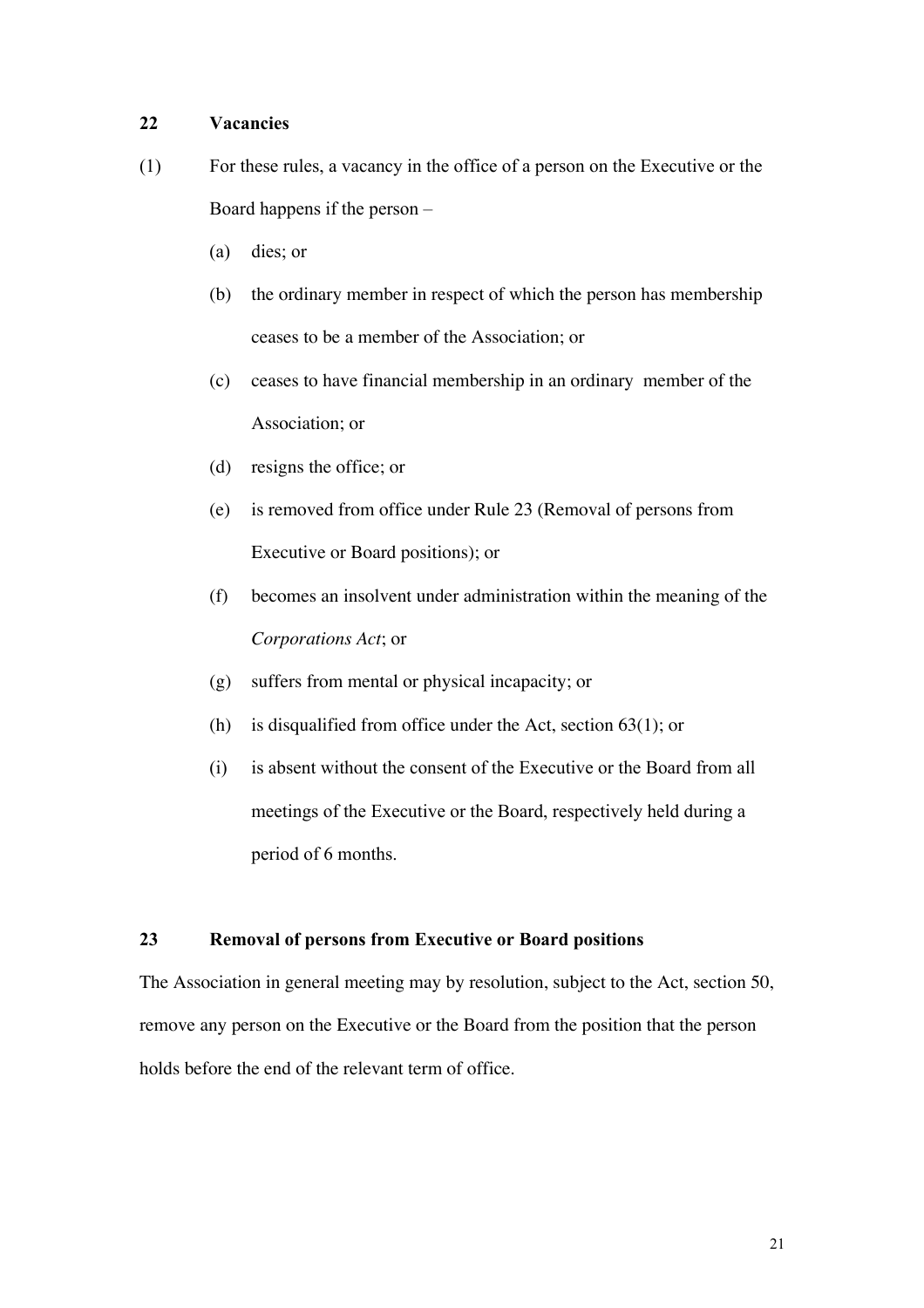#### 24 Board meetings and quorum

- (1) The Board must meet at least 3 times in each calendar year at a place and time that the Board may decide.
- (2) Additional meetings of the Board may be called by the Executive or by any three persons on the Board.
- (3) Oral, written or e-mail notice of a meeting of the Board must be given by the Secretary to each person on the Board at least 7 days (or any other period that may be unanimously agreed on by persons on the Board) before the time appointed for the holding of the meeting.
- (4) Notice of a meeting given under subsection (3) must specify the general nature of the business to be transacted at the meeting and no business other than that business may be transacted at the meeting, except business that persons on the Board present at the meeting unanimously agree to treat as urgent business.
- (5) A majority of persons on the Board constitute a quorum for the transaction of the business of a meeting of the Board.
- (6) No business may be transacted by the Board unless a quorum is present and, if within half an hour after the time appointed for the meeting a quorum is not present, the meeting stands adjourned to the same place and at the same hour of the same day in the following week.
- (7) If at the adjourned meeting a quorum is not present within half an hour after the time appointed for the meeting, the meeting is dissolved.
- (8) At meetings of the Board
	- (a) the President or, in the absence of the President, the Vice-President presides; or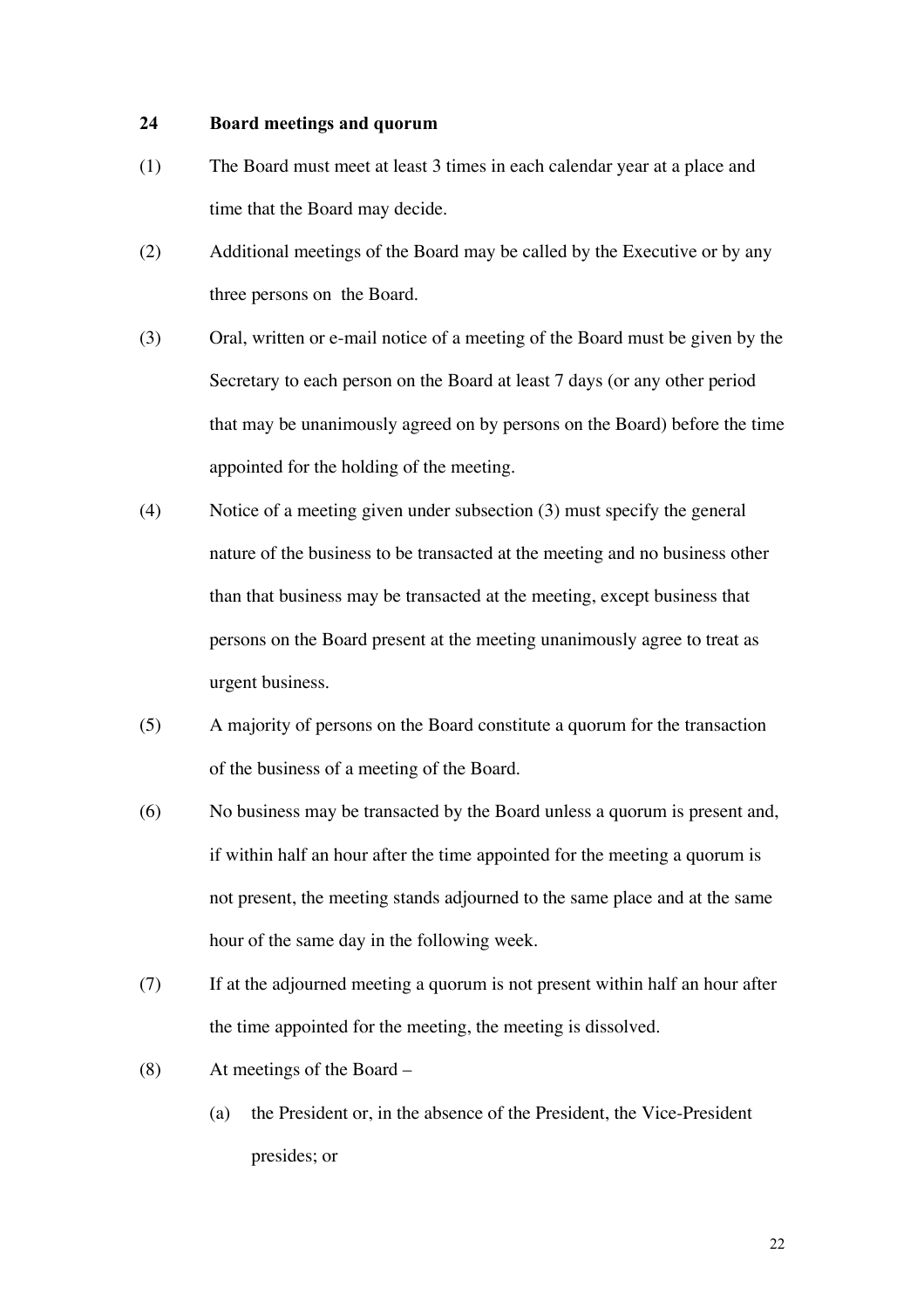(b) if the President and the Vice-President are absent – 1 of the remaining members of the Board may be chosen by the persons on the Board who are present to preside.

### 25 Executive meetings and quorum

- (1) The Executive must meet at least six times in each calendar year, at a place and time that the Executive may decide.
- (2) Additional meetings may be called by the President or any other person on the Executive.
- (3) Oral, written or e-mail notice of a meeting of the Executive must be given by the Secretary to each person on the Executive at least 7 days (or any other period that may be unanimously agreed on by persons on the Executive) before the time appointed for the holding of the meeting.
- (4) Notice of a meeting given under subsection (3) must specify the general nature of the business to be transacted at the meeting.
- (5) A majority of persons on the Executive constitute a quorum for the transaction of the business of a meeting of the Executive.
- (6) No business may be transacted by the Executive unless a quorum is present and, if within half an hour after the time appointed for the meeting a quorum is not present, the meeting stands adjourned to the same place and at the same hour of the same day in the following week.
- (7) If at the adjourned meeting a quorum is not present within half an hour after the time appointed for the meeting, the meeting is dissolved.
- (8) At meetings of the Executive
	- (a) the President or, in the absence of the President, the Vice-President presides; or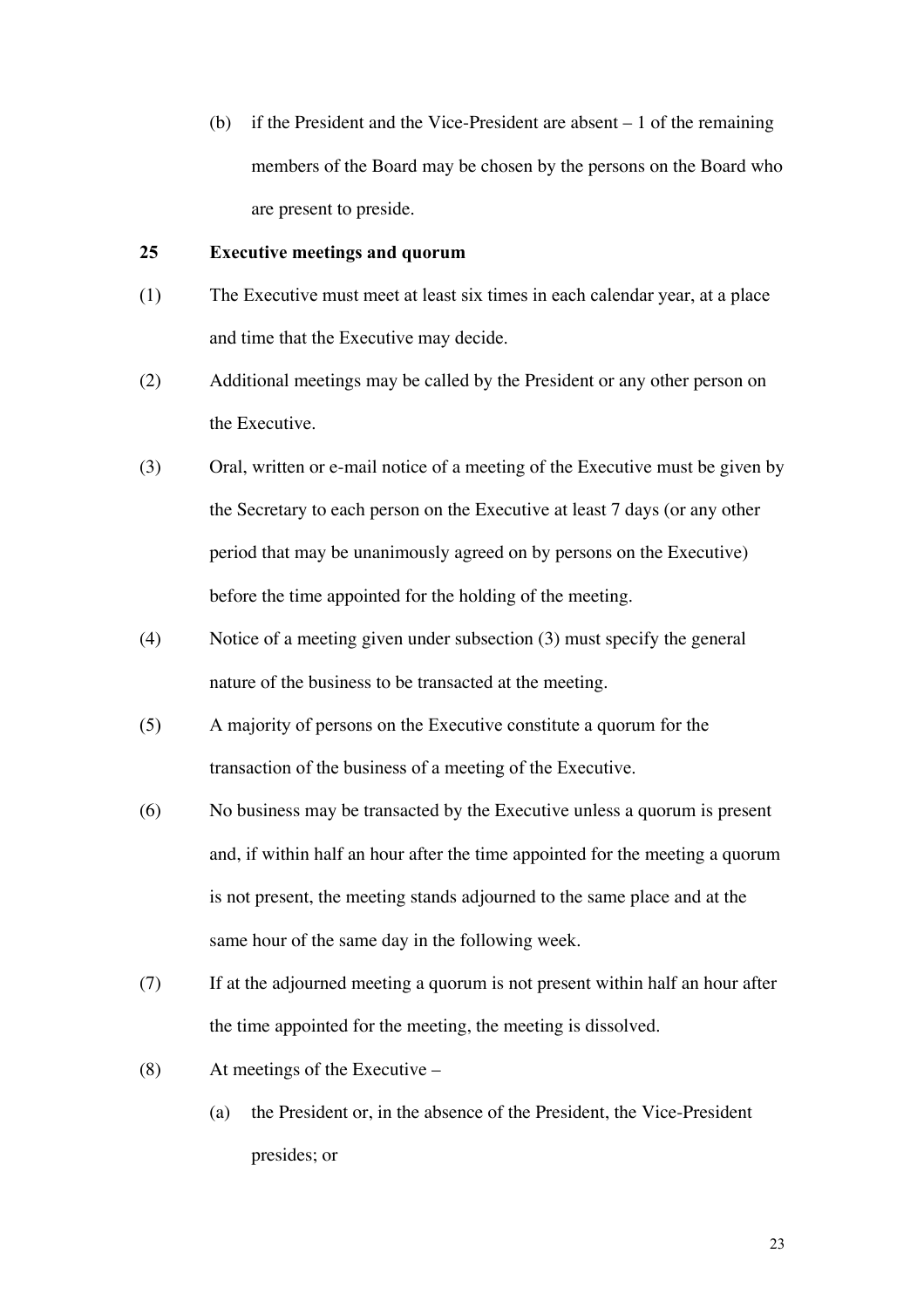(b) if the President and the Vice-President are absent – 1 of the remaining members of the Executive may be chosen by the persons on the Executive who present to preside.

#### 26 Delegation by Board to subcommittee

- (1) The Board may, in writing, delegate to 1 or more subcommittees (which may include people who are not representatives of the Association) the exercise of such functions of the Board as are specified in the instrument, other than
	- (a) this power of delegation; and
	- (b) a function that is a function imposed on the Executive or the Board by the Act, by any other Territory law, or by resolution of the Association in general meeting.
- (2) A function, the exercise of which has been delegated to a subcommittee under this section may, while the delegation remains unrevoked, be exercised from time to time by the subcommittee in accordance with the terms of the delegation.
- (3) A delegation under this section may be made subject to any conditions or limitations about the exercise of any function, or about time or circumstances, that may be specified in the instrument of delegation.
- (4) Despite any delegation under this section, the Board may continue to exercise any function delegated.
- (5) Any act or thing done or suffered by a subcommittee acting in the exercise of a delegation under this section has the same force and effect as it would have if it had been done or suffered by the Board.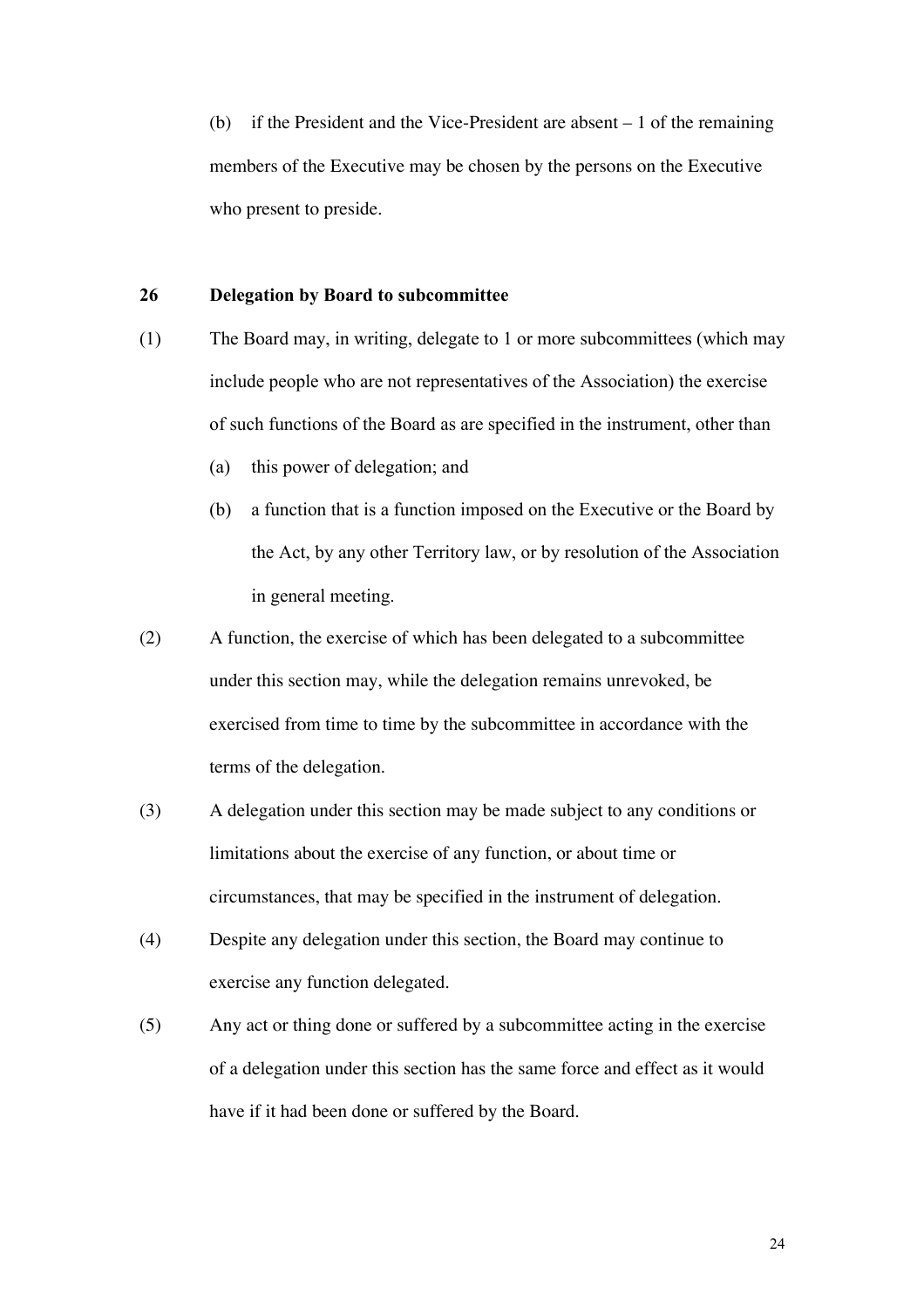- (6) The Board may, in writing, revoke wholly or in part any delegation under this section.
- (7) A subcommittee may meet and adjourn as it considers appropriate.

#### 27 Voting and decisions of the Executive and the Board

- (1) Questions arising at a meeting of the Executive or the Board are decided by a majority of the votes of persons on the Executive or the Board, as the case may be, who are present at the meeting subject to Rule 2B(2) to these rules.
- (2) Subject to Rule 2B of these rules, each person present at a meeting of the Executive or Board, as the case may be (including the person presiding at the meeting) is entitled to 1 vote but, if the votes on any question are equal, the person presiding may exercise a second or casting vote.
- (3) Subject to Rules 24(5) and 25(5), the Board or the Executive, as the case may be, may act despite any vacancy on the Board or the Executive respectively.
- (4) Any act or thing done or suffered, or purporting to have been done or suffered, by the Executive or by the Board, is valid and effectual despite any defect that may afterwards be discovered in the appointment or qualification of any person on the Executive or the Board.

#### 28. Voting and decisions of sub-committees of the Board

(1) Questions arising at a meeting of a subcommittee appointed by the Board are decided by a majority of the votes of appointees to the subcommittee present at the meeting, provided a majority of the appointees to the subcommittee are present at the meeting.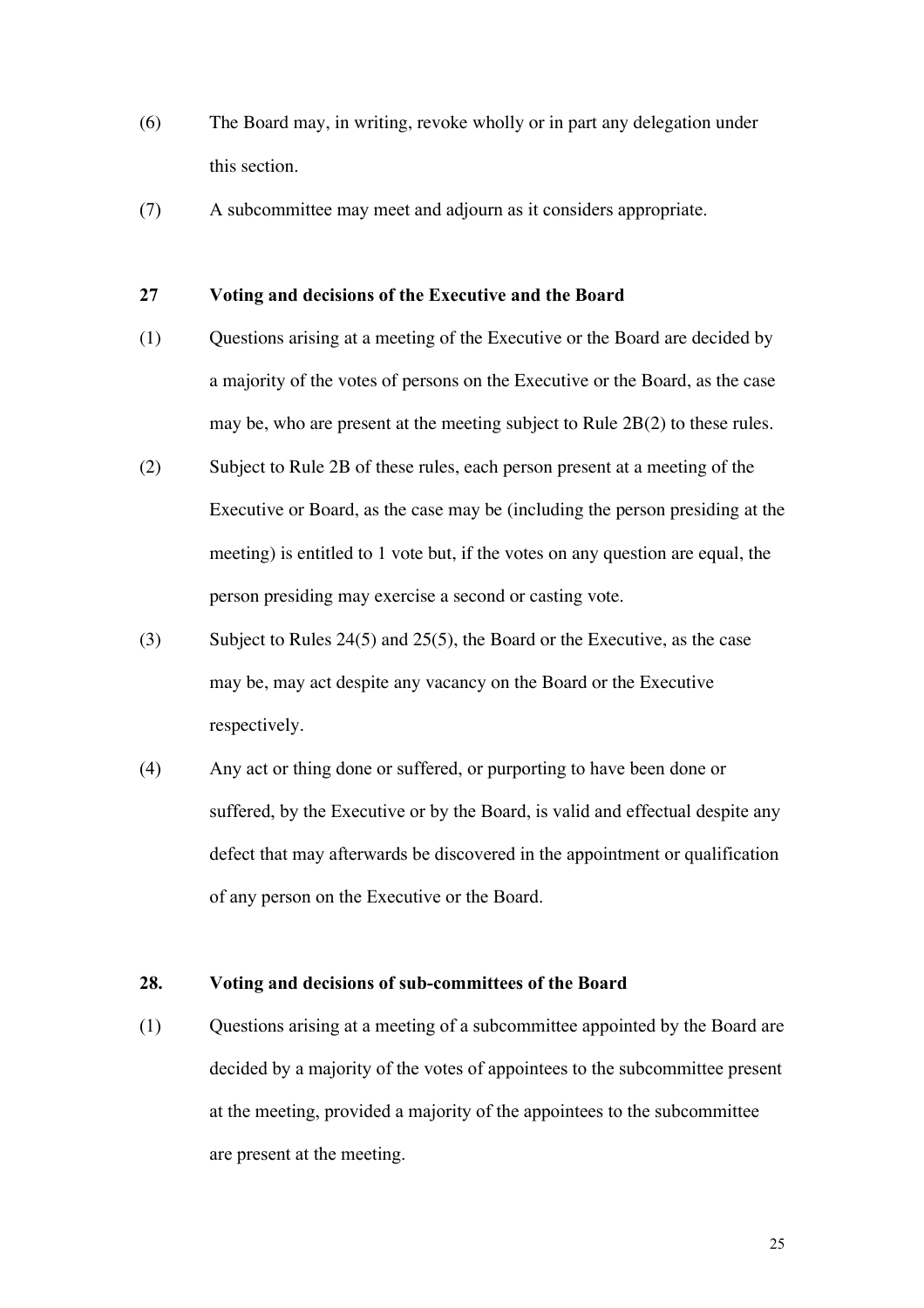- (2) Each appointee to the subcommittee present at the meeting is entitled to one vote (including the appointee presiding) but if the votes on any question are equal, the appointee presiding may exercise a second or casting vote.
- (3) Subject to Rule 28(1) the subcommittee may act despite any vacancy on the subcommittee.
- (4) Any act or thing done or suffered or purporting to have been done or suffered by a subcommittee appointed by the Board is valid and effectual despite any defect that may afterwards be discovered in the appointment of the appointee to the subcommittee.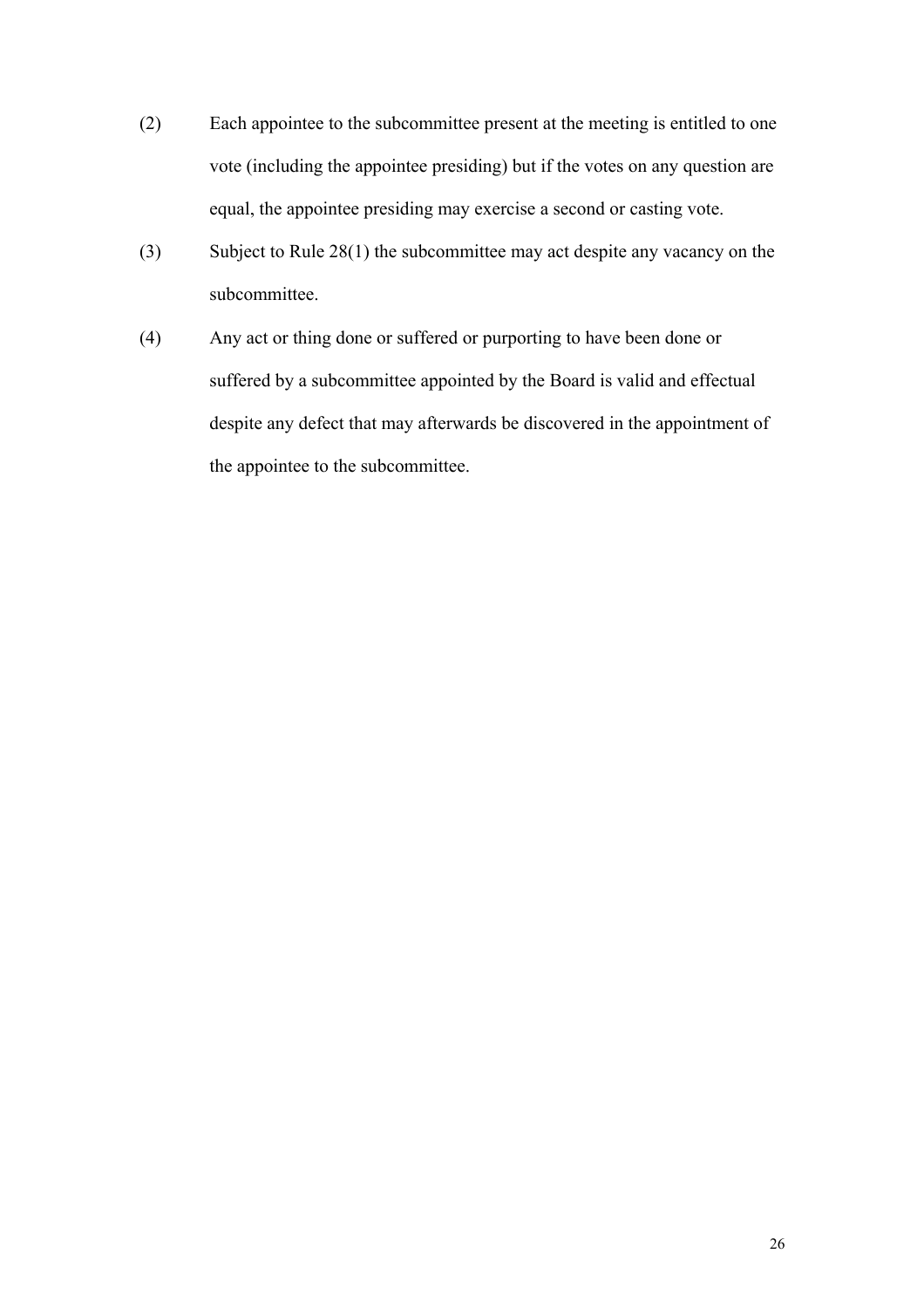## Part 1.4 General Meetings

#### 29 Annual general meetings – holding of

- (1) With the exception of the first Annual General Meeting of the Association, the Association must, at least once in each calendar year and within 5 months after the end of each financial year of the association, call an Annual General Meeting of its members.
- (2) The Association must hold its first Annual General Meeting
	- (a) within 18 months after its incorporation under the Act; and
	- (b) within 5 months after the end of the first financial year of the **Association**
- (3) Subsections (1) and (2) have effect subject to the powers of the registrargeneral under the Act, section 120 in relation to extensions of time.

## 30 Annual general meetings – calling of and business at

- (1) The Annual General Meeting of the Association must, subject to the Act, be called on the date and at the place and time that the Board considers appropriate.
- (2) In additional to any other business that may be transacted at an Annual General Meeting, the business of an Annual General Meeting is –
	- (a) to confirm the minutes of the last Annual General Meeting and of any general meeting held since that meeting; and
	- (b) to receive from the Board reports on the activities of the Association during the last financial year; and
	- (c) to elect persons to the Executive; and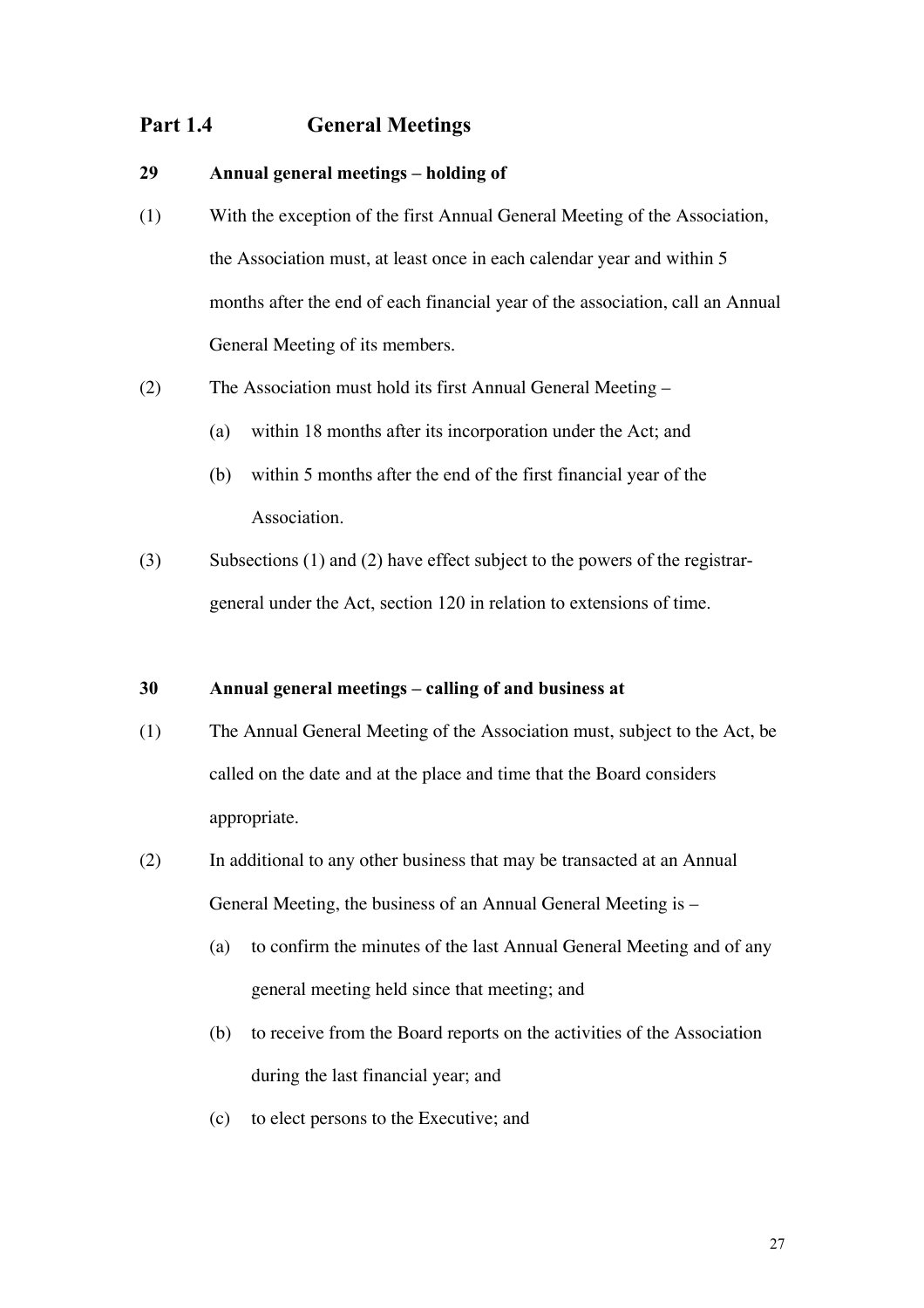- (d) to receive and consider the statement of accounts and the reports that are required to be submitted to members under the Act, section 73(1).
- (3) An Annual General Meeting must be specified as such in the notice calling it in accordance with Rule 30 (Notice).
- (4) An Annual General Meeting must be conducted in accordance with the provisions of this part.

### 31 General meetings – calling of

- (1) The Board may, whenever it considers appropriate, call a general meeting of the Association.
- (2) The Board must, on the requisition in writing of not less than 10 members of the Association, call a general meeting of the Association.
- (3) A requisition of members for a general meeting
	- (a) must state the purpose or purposes of the meeting; and
	- (b) must be signed on behalf of each member making the requisition by at least one person; and
	- (c) must be lodged with the Secretary; and
	- (d) may consist of several documents in a similar form, each signed in accordance with sub-paragraph (b) above.
- (4) If the Board fails to call a general meeting within 1 month after the date when a requisition of members for the meeting is lodged with the Secretary, the representative or representatives of any 1 or more of the members who signed the requisition may call a general meeting to be held not later than 3 months after that date.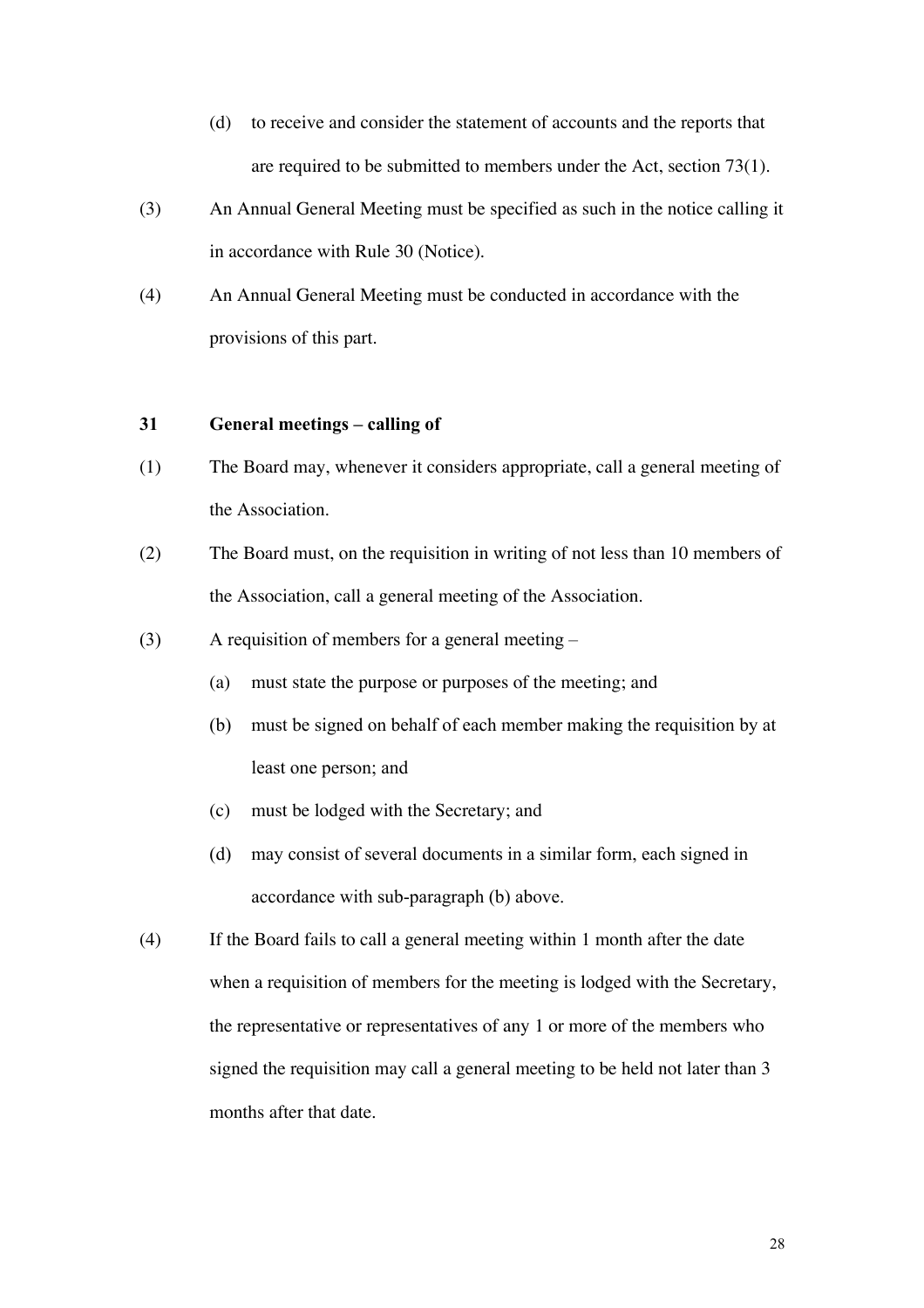(5) A general meeting called by a representative or representatives of any member or members mentioned in subsection (4) must be called as nearly as is practicable in the same way as general meetings are called by the Board and any member who thereby incurs expense is entitled to be reimbursed by the Association for any reasonable expense so incurred.

#### 32 Notice

- (1) Except if the nature of the business proposed to be dealt with at a general meeting requires a special resolution of the Association, the Secretary must, at least 21 days before the date fixed for the holding of the general meeting, send by prepaid post or by electronic mail to each member at the member's postal address or e-mail address appearing in the register of members, whichever is appropriate, a notice specifying the place, date and time of the meeting and the nature of the business proposed to be transacted at the meeting.
- (2) If the nature of the business proposed to be dealt with at a general meeting requires a special resolution of the association, the Secretary must, at least 21 days before the date fixed for the holding of the general meeting, send notice to each member in the way provided in subsection (1) specifying, in addition to the matter required under that subsection, the intention to propose the resolution as a special resolution.
- (3) No business other than that specified in the notice calling a general meeting may be transacted at the meeting except, for an Annual Aeneral Aeeting, business that may be transacted under section 28(2).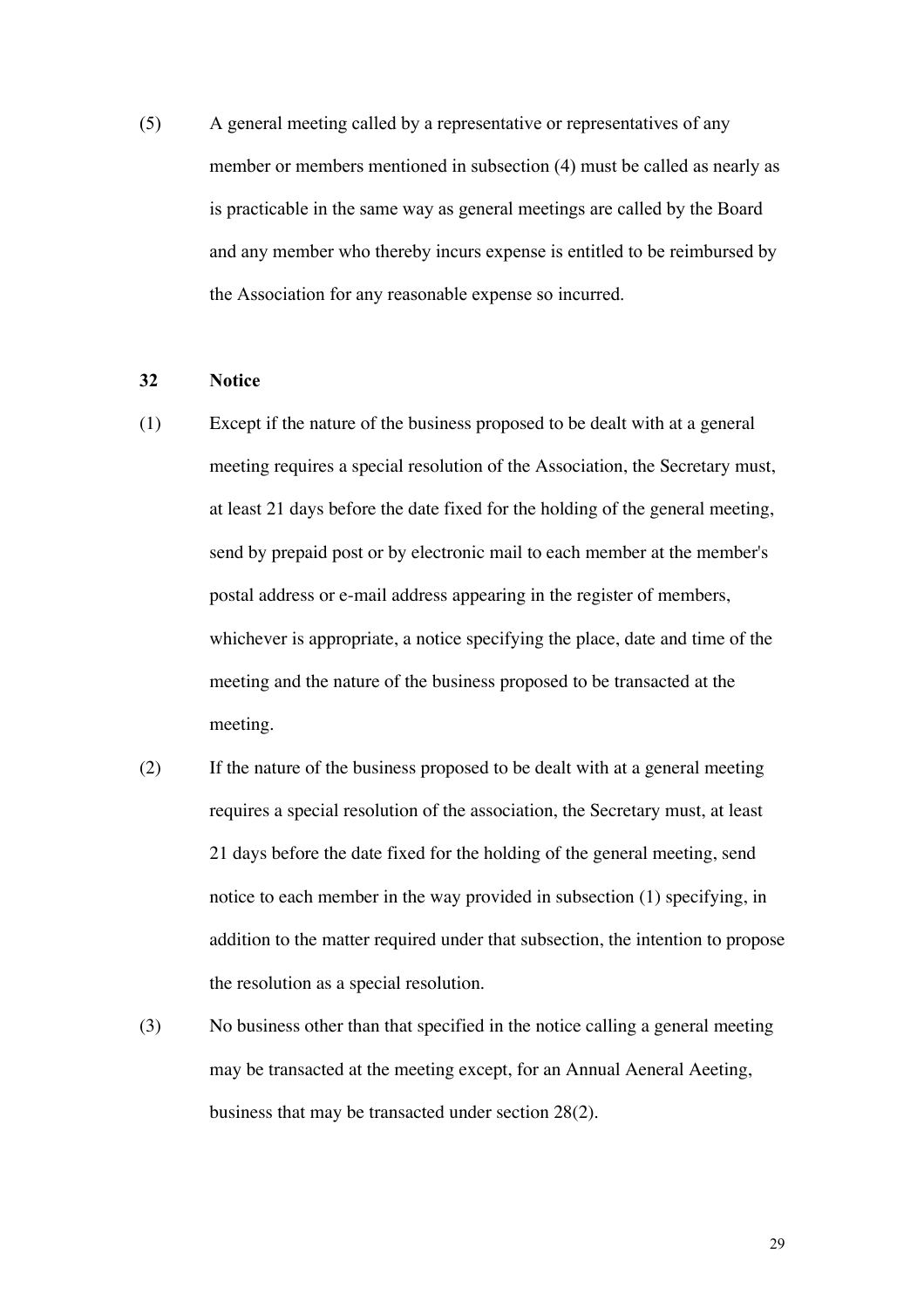(4) A member desiring to bring any business before a general meeting may give written notice of that business to the Secretary who must include that business in the next notice calling a general meeting given after receipt of the notice from the member.

#### 33 Urgent general meetings

- (1) Notwithstanding any other provisions in these rules, an urgent general meeting of the Association may be called by the Board provided such meeting will not require a vote of members on any of the following matters;
	- (a) amendment of these rules; or
	- (b) business that is specified in these rules to be business of an Annual General Meeting; or
	- (c) a matter requiring a special resolution; or
	- (d) a matter involving the disciplining of a member pursuant to these rules.
- (2) An urgent general meeting shall be called by giving notice transmitted properly by e-mail to the e-mail address of each member and specifying in the notice a time of at least two business days for each member to record their vote by transmitting an e-mail to an e-mail address nominated in the notice.
- (3) At the conclusion of the time appointed in the notice referred to in (2) above, the votes received by the Board at the nominated e-mail address shall be counted by the Executive-Director of the Association and the outcome of the vote shall be determined by a simple majority of votes received, provided at least one third of the membership of the Association has recorded a vote.

30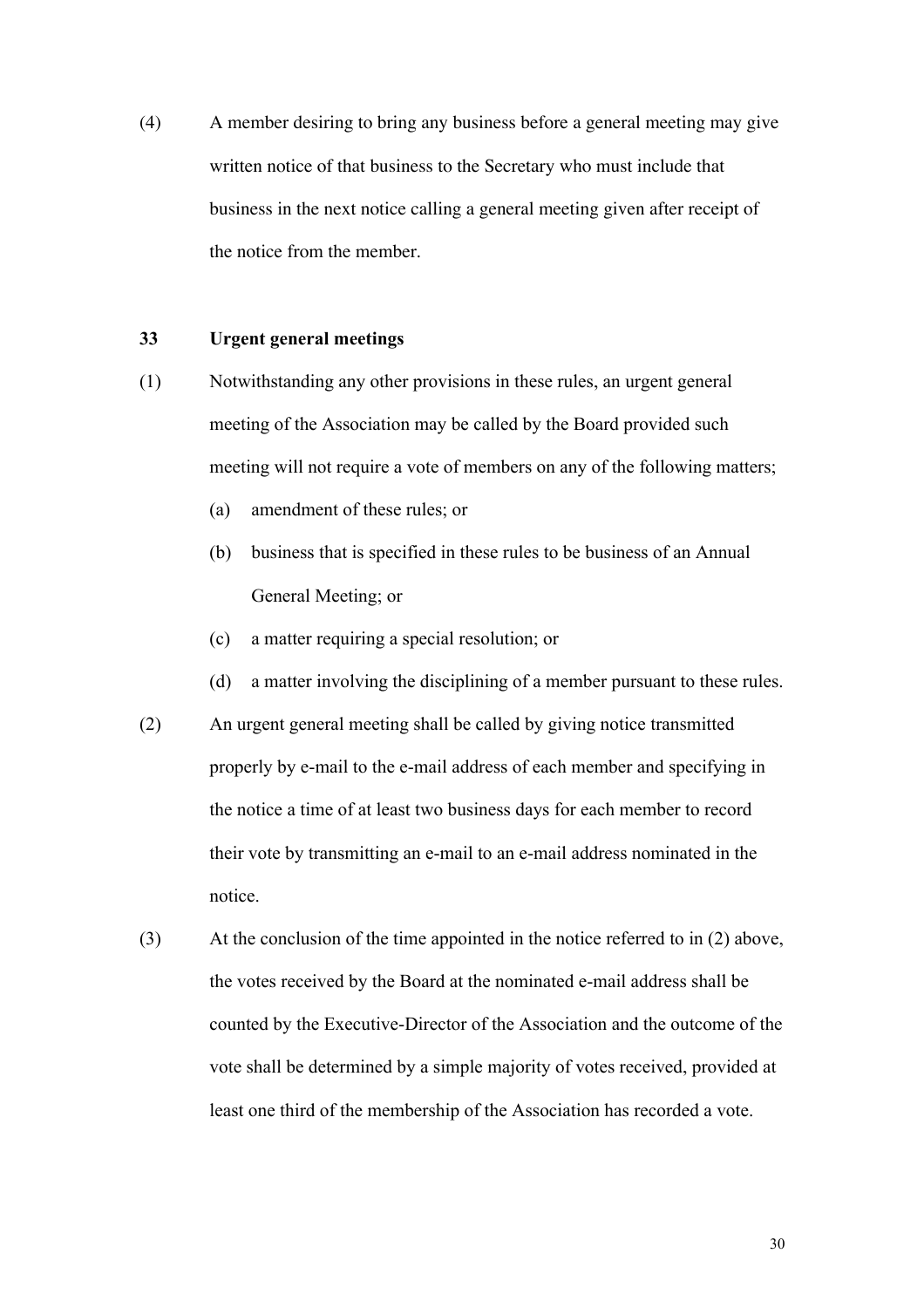#### 34 General meetings – procedure and quorum

- (1) No item of business may be transacted at a general meeting unless a quorum of representatives of members entitled under these rules to vote is present during the time the meeting is considering that item.
- (2) The representatives of one third of the members (who are entitled under these rules to vote at a general meeting) constitute a quorum for the transaction of the business of a general meeting other than matters requiring a vote by special resolution which is subject to Section 70 of the Act.
- (3) If within 30 minutes after the appointed time for the start of a general meeting a quorum is not present, the meeting if called on the requisition of members is dissolved and in any other case stands adjourned to the same day in the following week at the same time and (unless another place is specified at the time of adjournment by the person presiding at the meeting or communicated by written notice to members given before the day to which the meeting is adjourned) at the same place.
- (4) If at the adjourned meeting a quorum is not present within 30 minutes after the time appointed for the start of the meeting, the members present (being not less than 10 members) constitute a quorum.

#### 35 Presiding member

- (1) The President, or in the absence of the President, the Vice-President, presides at each general meeting of the Association.
- (2) If the President and the Vice-President are absent from a general meeting, the representatives of the ordinary members present must elect 1 of their number to preside at the meeting.

31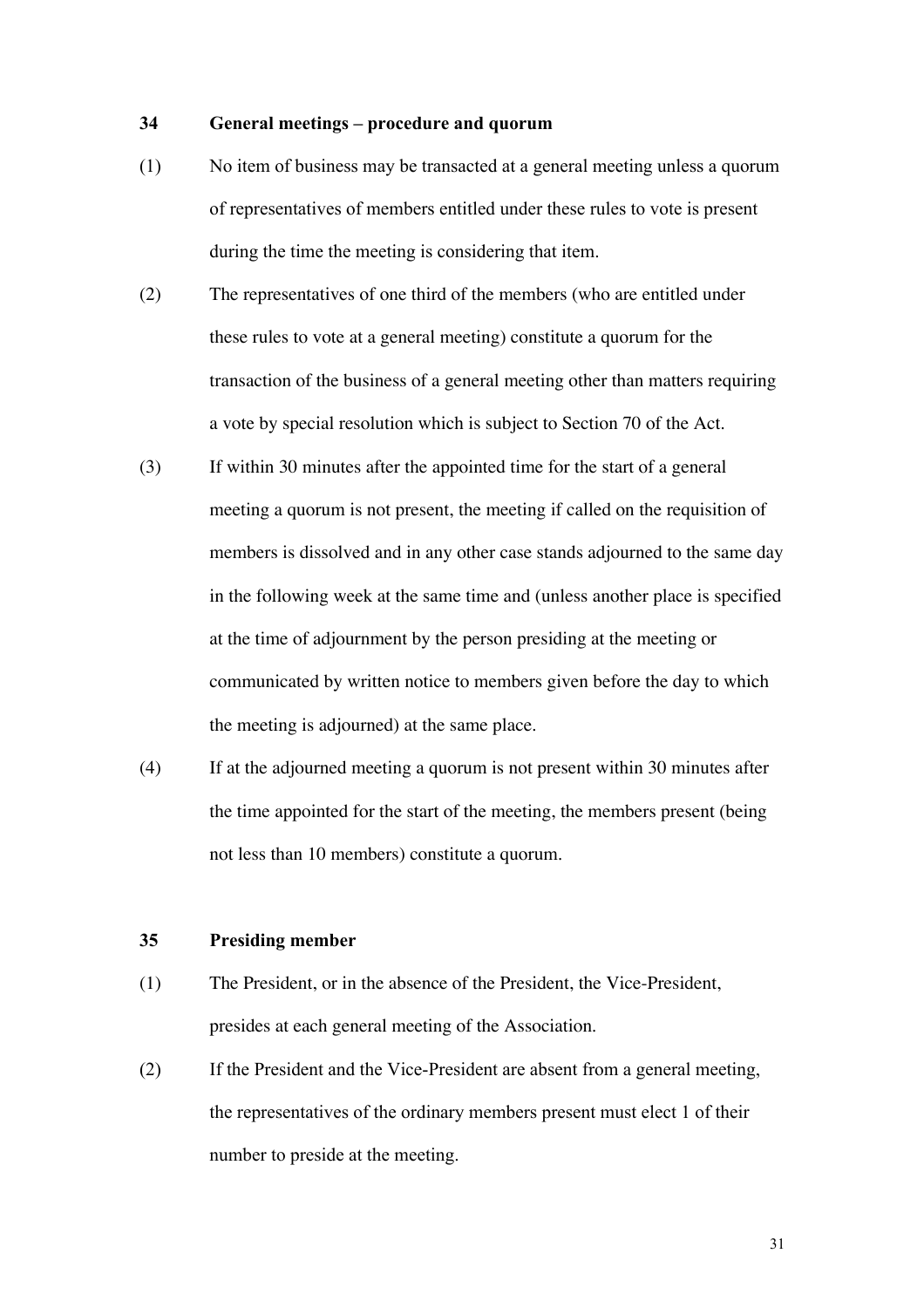#### 36 Adjournment

- (1) The person presiding at a general meeting at which a quorum is present may, with the consent of the majority of representatives of members present at the meeting, adjourn the meeting from time to time and place to place, but no business may be transacted at an adjourned meeting other than the business left unfinished at the meeting at which the adjournment took place.
- (2) If a general meeting is adjourned for 14 days or more, the Secretary must give written, oral or electronic notice of the adjourned meeting to each member of the Association stating the place, date and time of the meeting and the nature of the business to be transacted at the meeting.
- (3) Except as provided in subsections (1) and (2), notice of an adjournment of a general meeting or of the business to be transacted at an adjourned meeting is not required to be given.

#### 37 Making of decisions

(1) A question arising at a general meeting of the Association is to be decided on a show of hands and, unless before or on the declaration of the show of hands a poll is demanded, a declaration by the person presiding that a resolution has, on a show of hands, been carried or carried unanimously or carried by a particular majority or lost, or an entry to that effect in the minute book of the Association, is evidence of the fact without proof of the number or proportion of the votes recorded in favour of or against that resolution.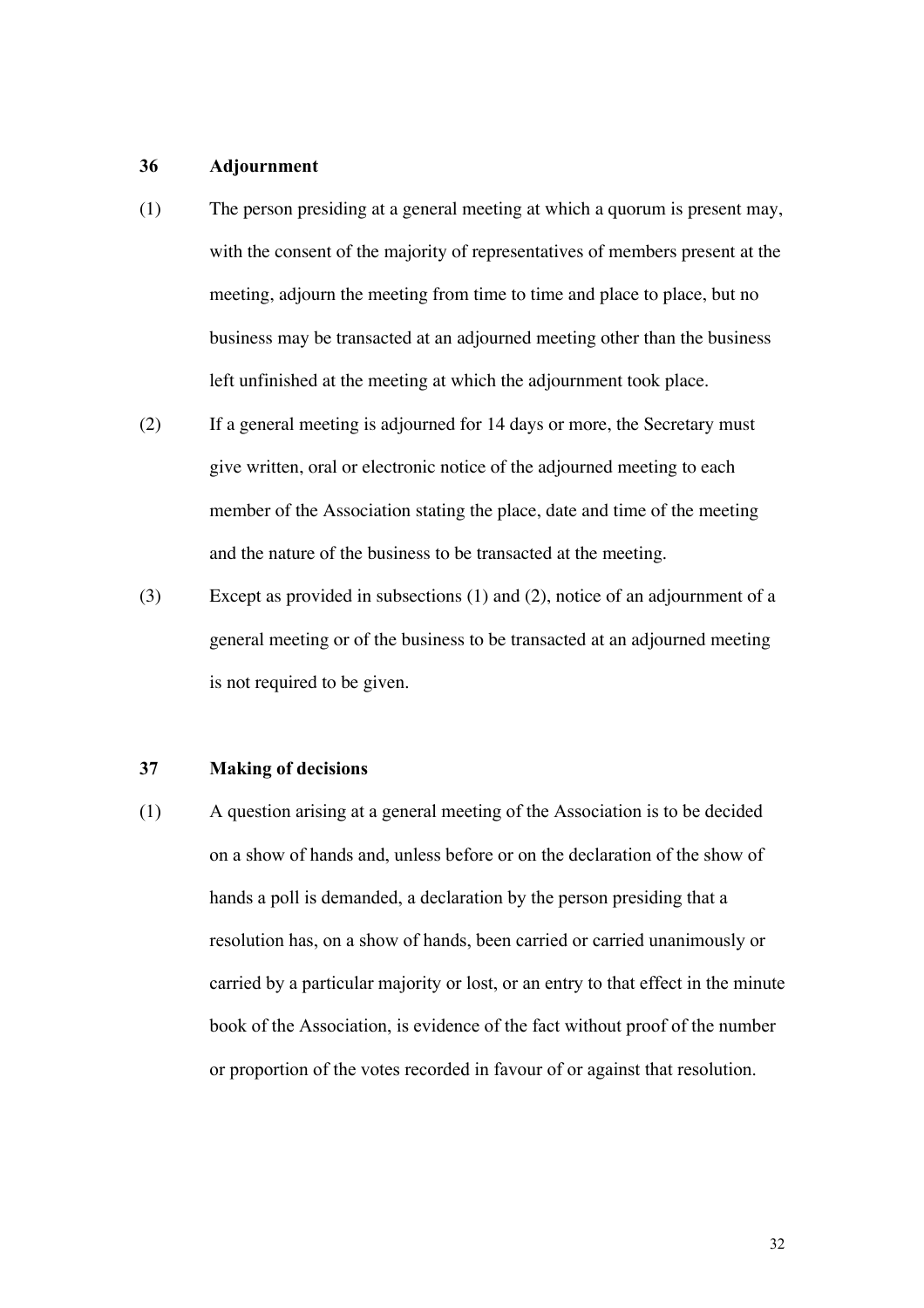- (2) At a general meeting of the Association, a poll may be demanded by the person presiding or by not less than 3 representatives of members present in person or by proxy at the meeting.
- (3) If the poll is demanded at a general meeting, the poll must be taken
	- (a) immediately if the poll relates to the election of the person to preside at the meeting or to the question of an adjournment; or
	- (b) if any other case in the way and at the time before the close of the meeting that the person presiding directs, and the resolution of the poll on the matter is taken to be the resolution of the meeting on that matter.

#### 38 Voting

- (1) Subject to subsection (3), on any question arising at a general meeting of the Association a member has 1 vote only.
- (2) All votes must be given by a member's representative personally or by proxy but no representative may hold more than 5 proxies.
- (3) If the votes on a question at a general meeting are equal, the person presiding is entitled to exercise a second or casting vote.
- (4) A member's representative or proxy is not entitled to vote at any general meeting of the Association unless all money due and payable by the member or its proxy has been paid to the Association, other than the amount of the annual subscription payable for the then current year.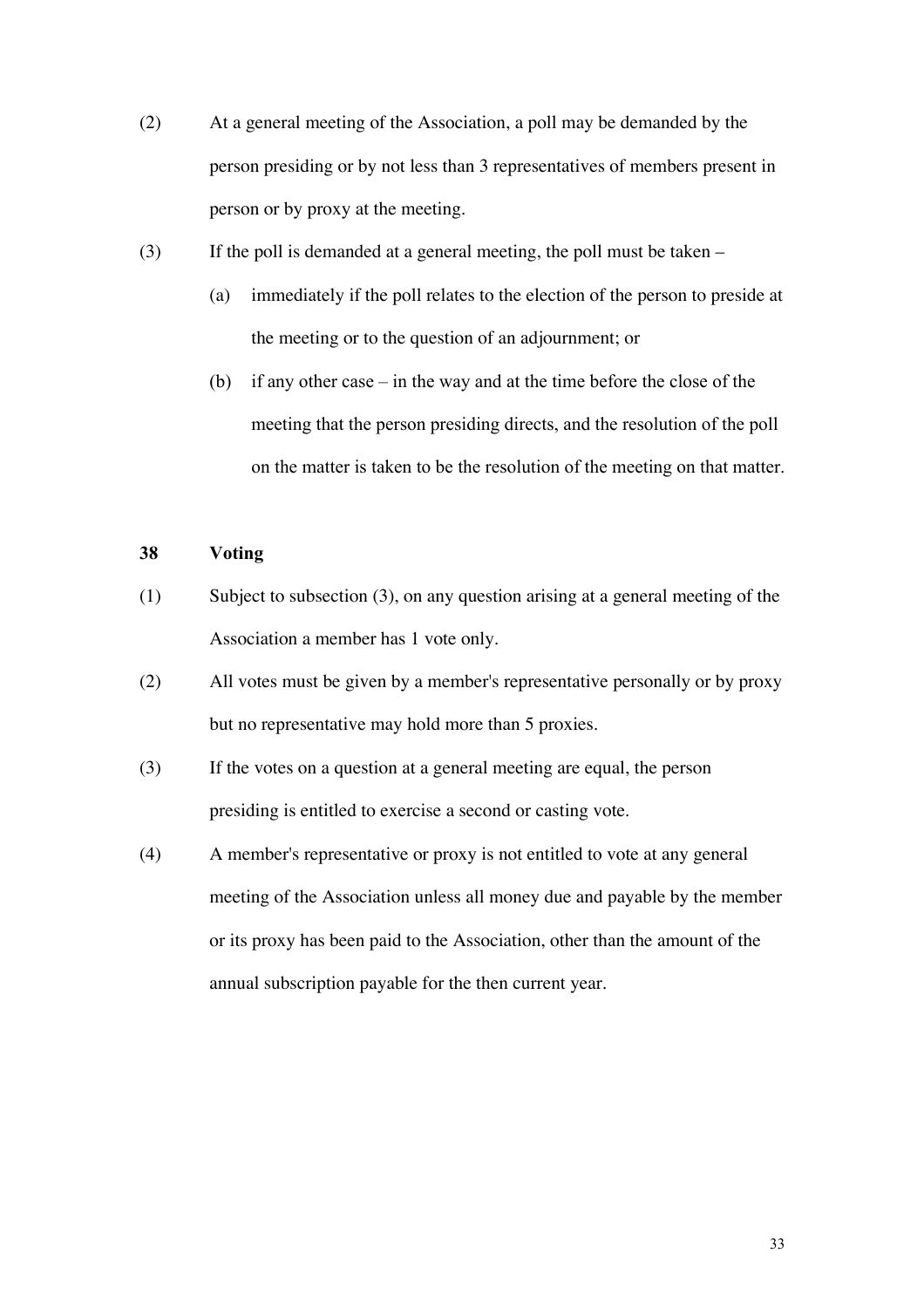## 39 Appointment of proxies

- (1) Each member is entitled to appoint a person who is an office-holder of another member as proxy by notice given to the Secretary no later than 24 hours before the time of the meeting for which the proxy is appointed.
- (2) The notice appointing the proxy must be in the form set out in appendix 2.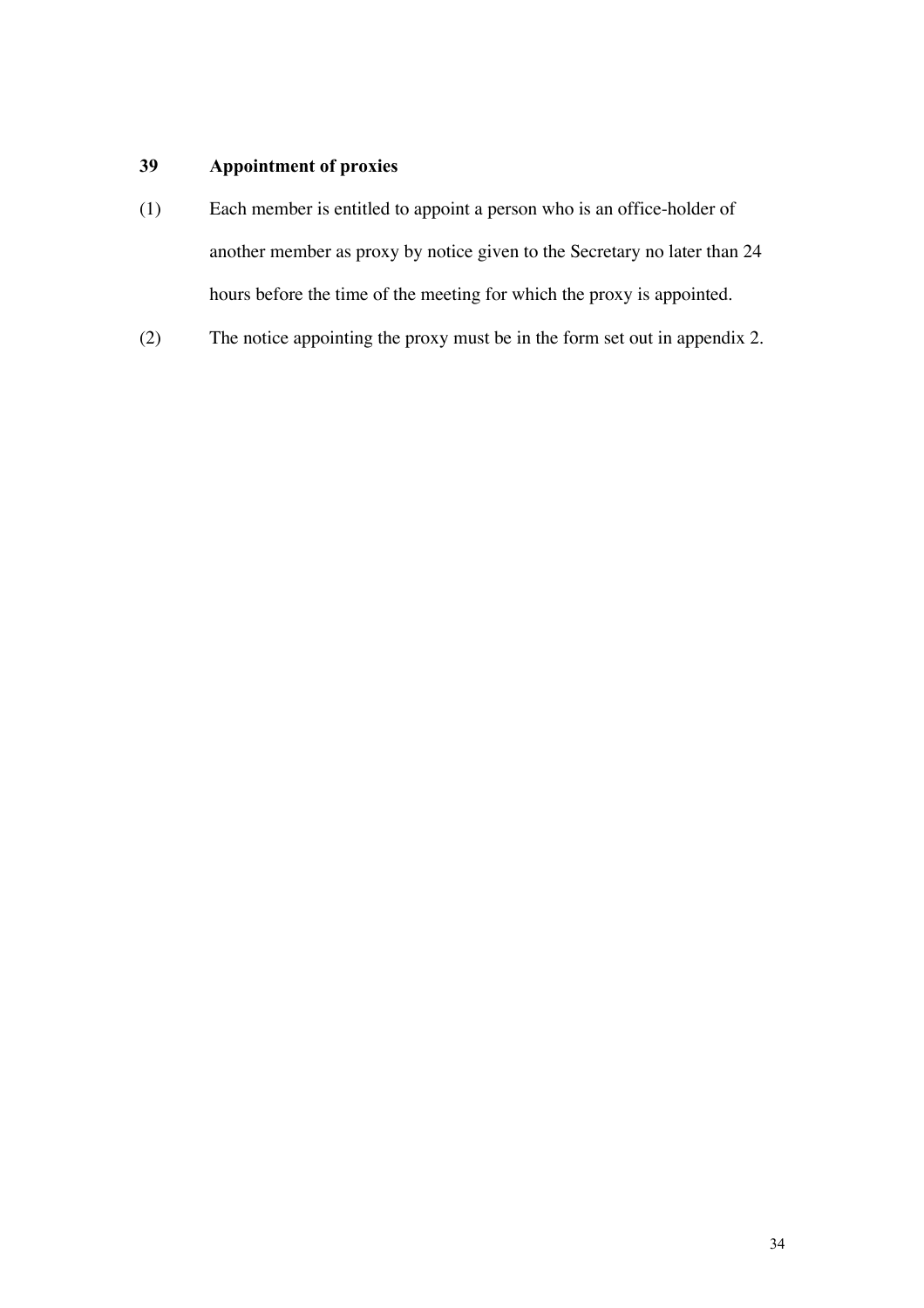## **Part 1.5 Miscellaneous**

#### 40 Funds – source

- (1) The funds of the Association must be derived from entrance fees and annual subscriptions of members, donations and, subject to any resolution passed by the Association in general meeting and subject to the Act, section 114, any other sources that the Board decides.
- (2) All money received by the Association must be deposited as soon as practicable and without deduction to the credit of the Association's bank account.
- (3) The Association must, as soon as practicable after receiving any money, issue an appropriate receipt.

#### 41 Funds – management

- (1) Subject to any resolution passed by the Association in general meeting, the funds of the association must be used for the objects of the Association in the way that the Board decides.
- (2) All cheques, drafts, bills of exchange, promissory notes and other negotiable instruments must be signed by any 2 persons on the Board or by a person on the Board and an employee of the Association, being persons on the Board or employees authorised to do so by the Board.

#### 42 Alteration of objects and rules

Neither the objects of the Association mentioned in the Act, section 29 nor these rules may be altered except in accordance with the Act.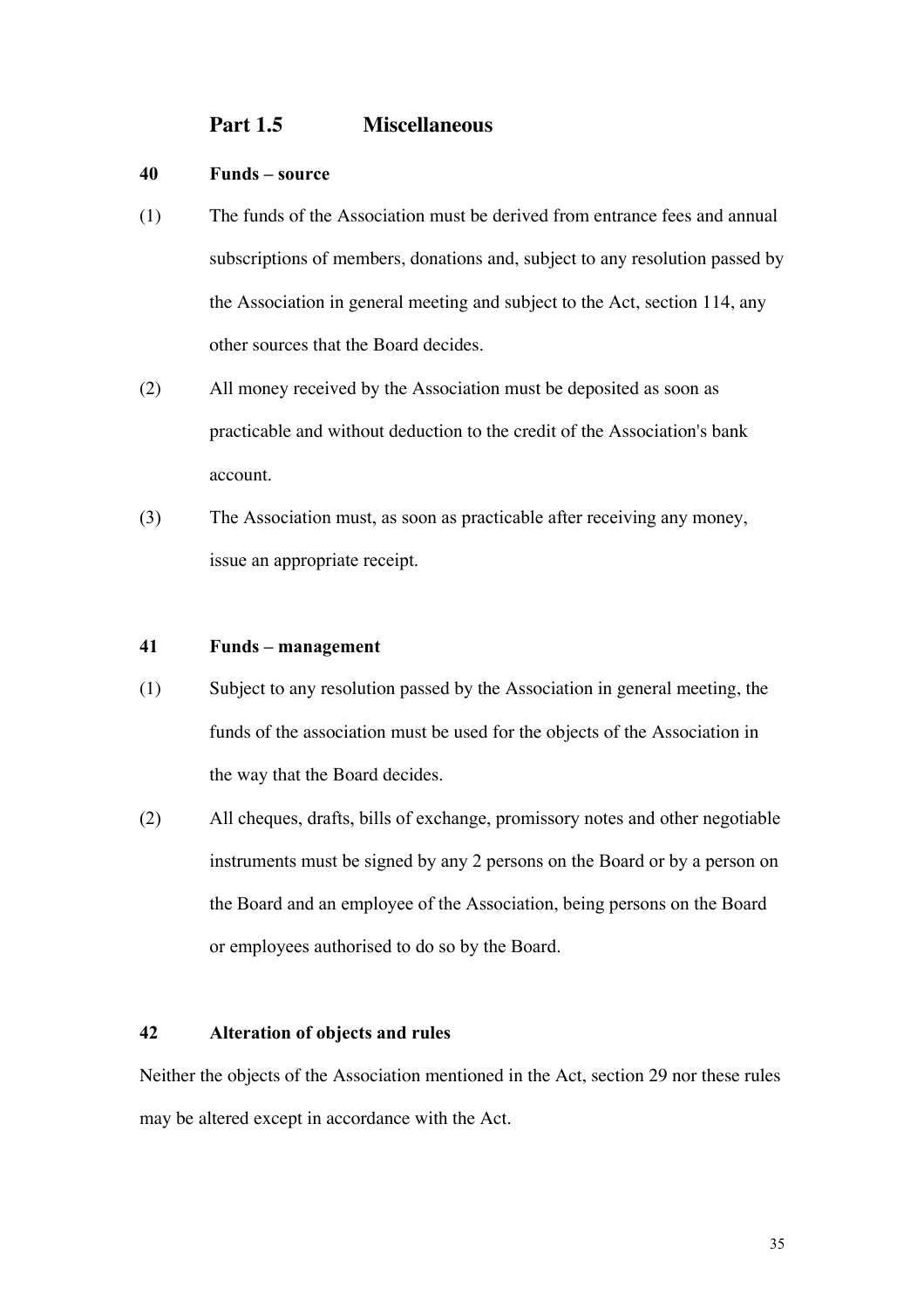#### 43 Common seal

- (1) The common seal of the association must be kept in the custody of the Secretary.
- (2) The common seal must not be attached to any instrument except by the authority of the Board and the attaching of the common seal must be attested by the signatures either of 2 persons on the Board or of 1 person on the Board and of the Secretary.

### 44 Custody of books

Subject to the Act, the regulation and these rules, the Secretary must keep in his or her custody or under his or her control all records, books, and other documents relating to the Association.

### 45 Inspection of books

The records, books and other documents of the Association must be open to inspection at a place in the ACT, free of charge, by a representative nominated by any member of the Association at any reasonable hour.

#### 46 Service of notice

- (1) For these rules, a notice may be served by or on behalf of the Association on any member either:-
	- (a) by delivering it by hand to the member's physical address shown in the register of members; or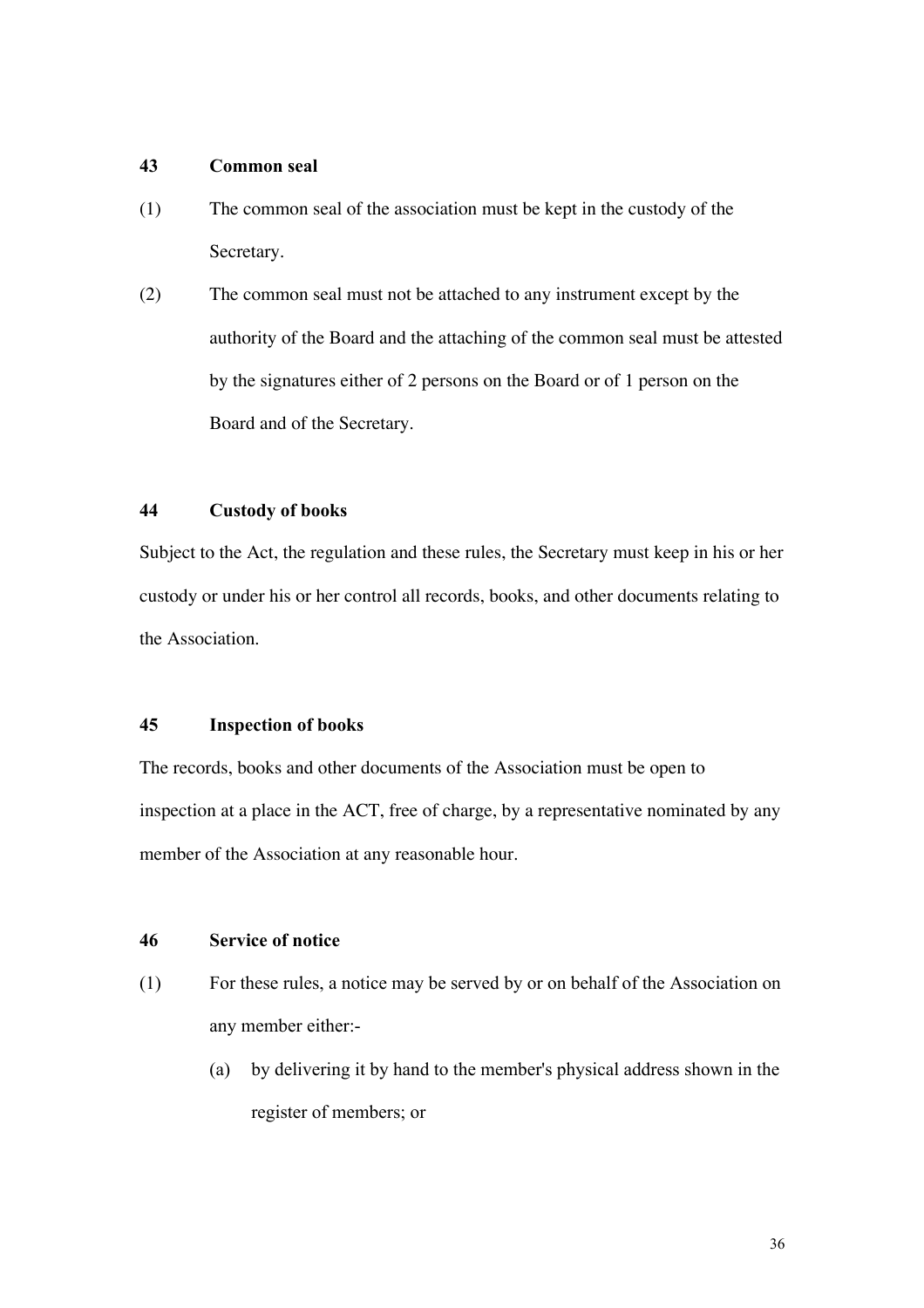- (b) sending it by post to the member's postal address shown in the register of members; or
- (c) by transmitting it by e-mail to the member's e-mail address shown in the register of members.
- (2) (a) If a document is sent to a member by properly addressing, prepaying and posting to the member a letter containing the document, the document is taken for these rules, unless the contrary is proved, to have been served on the member at the time when the letter would have been delivered in the ordinary course of post; or
	- (b) If a document is sent to a member electronically by properly addressing and transmitting an e-mail, the document is taken for these rules, unless the contrary is proved, to have been served on the member two business days after the transmission of the document by e-mail.

#### 47 Surplus property

- (1) At the first general meeting of the Association after this constitution has been adopted, the association shall pass a special resolution nominating:-
	- (a) another association for the Act, section  $92(1)(a)$ ; or

(b) a fund, authority or institution for the Act, section  $92(1)(b)$ ; in which it is to vest its surplus property in the event of dissolution or winding up of the Association.

(2) An association nominated under sub-rule 1(a) must fulfil the requirements nominated in the Act, section 92(2).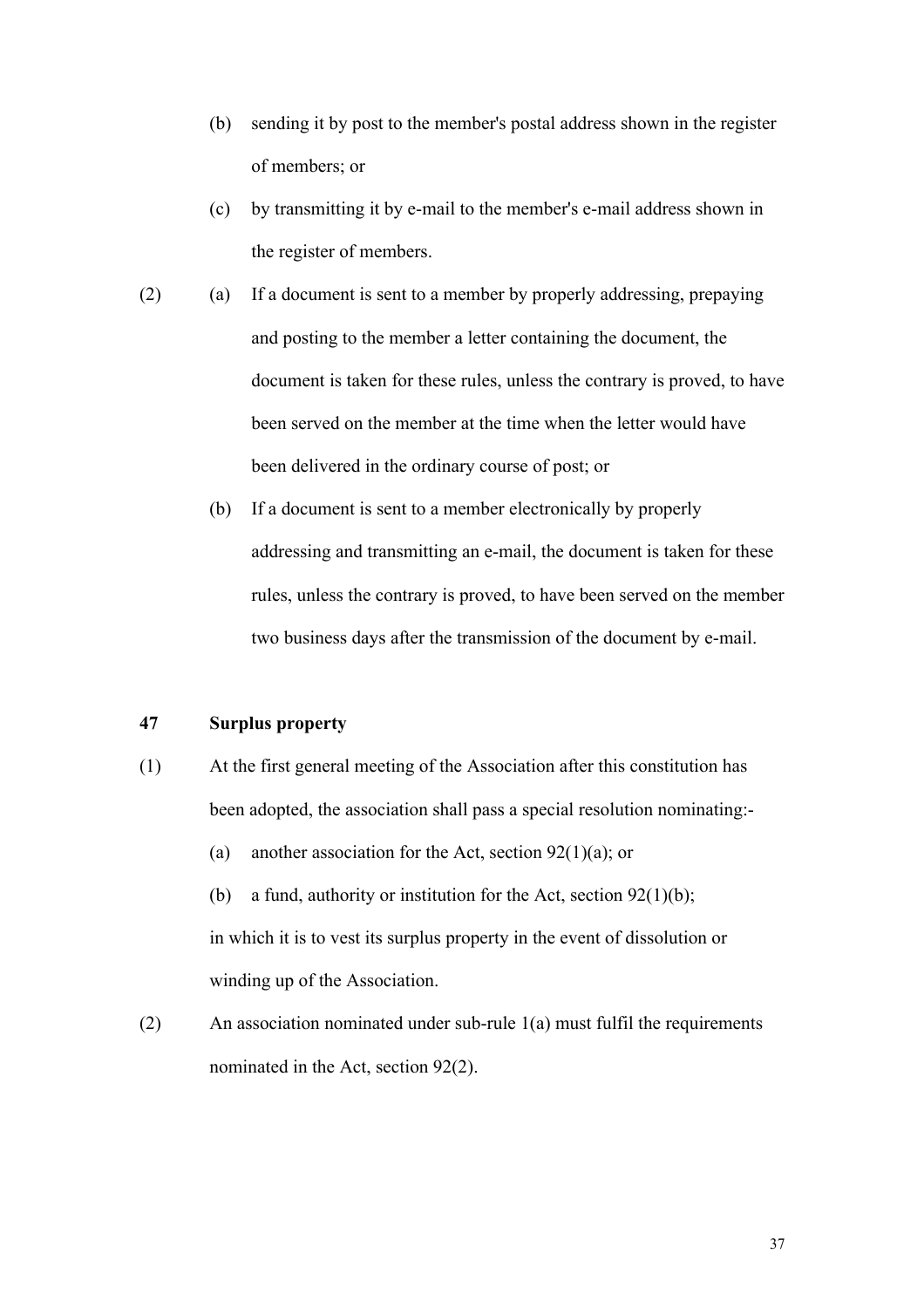## 48 Autonomy of members

- (1) Nothing in these rules shall be construed so as to imply that the Association possesses any authority over the corporate affairs of any member;
- (2) All members will continue to function as autonomous bodies governed by their own respective Constitutions, Charters, Articles of Incorporation or related document, whichever is appropriate.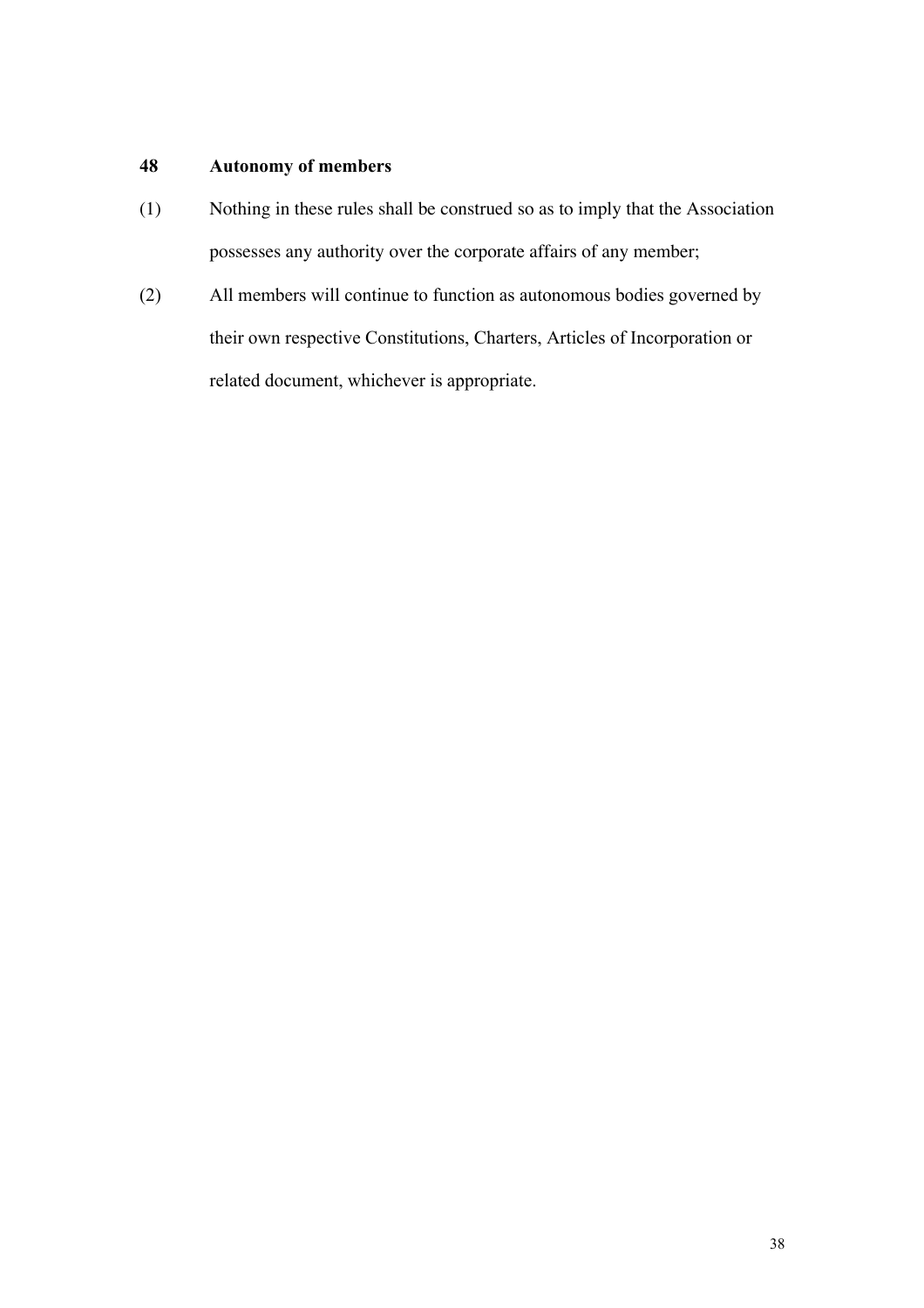# Appendix 1

(see s 3 (1)) Application for membership of Federation of Australian Scientific and Technological Societies Incorporated (incorporated under the *Associations Incorporation Act 1991)* ("FASTS") I, ………………………………………………………………………………… (*full name of the President, CEO or equivalent of the Applicant body*) …………………………………………………………………………………. (*title of office held*) of ………………………………………………………………………………. (*full name of the Applicant body*) at …………………..…………………………………………….…… apply for the (*address of Applicant body*) …………………………………………………………………………………. (*name of Applicant body*) to become a member of FASTS. If ……………………………………………. (*name of Applicant body*) is admitted as a member, it agrees to be bound by the rules of FASTS for the time being in force. …………………………………………. (*Signature of President, CEO or equivalent of the Applicant body*) Dated …………………………………. I, ……………………………………………………………………………………. (*full name*)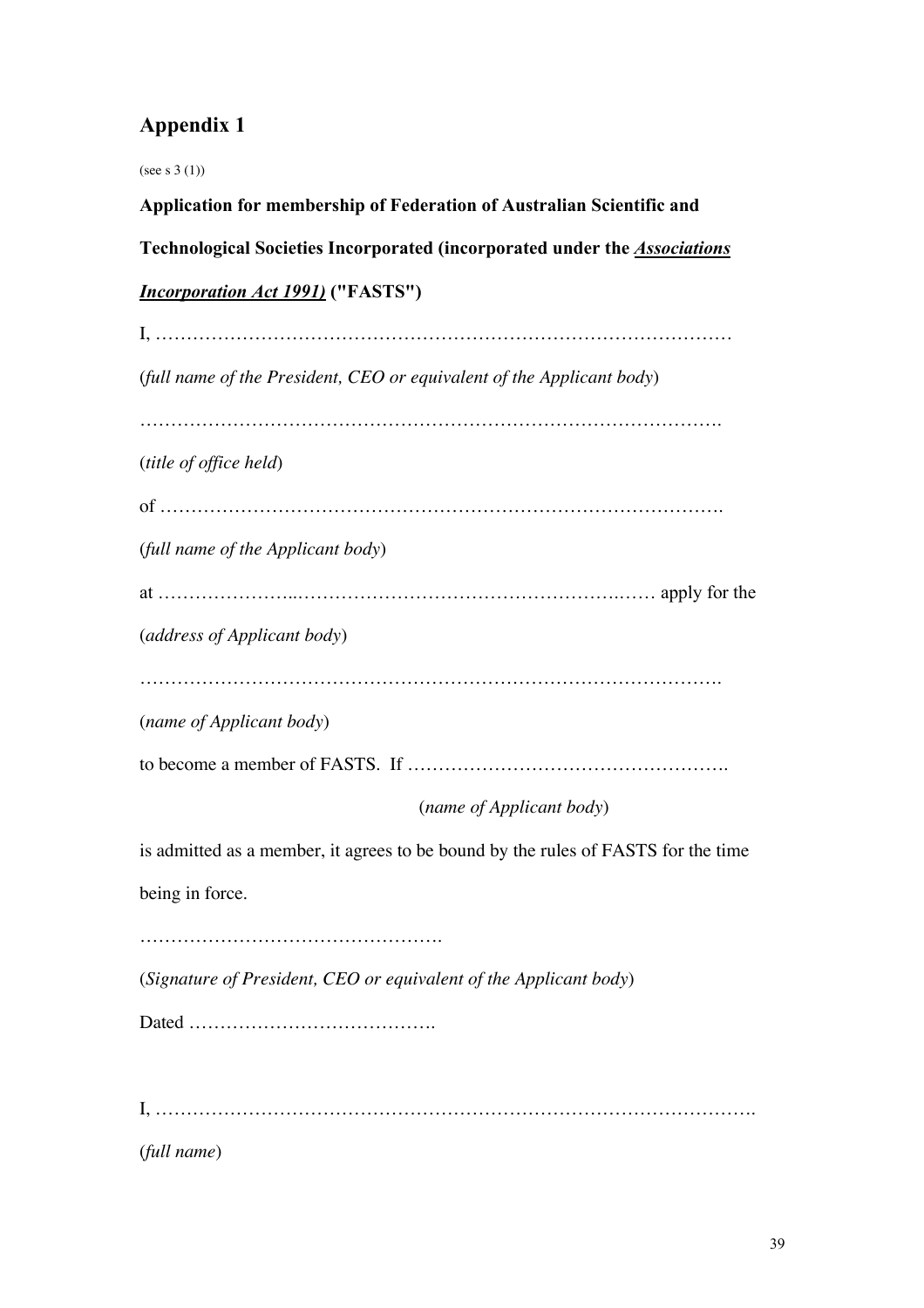a representative of a member of FASTS, nominate the applicant body, which is known

to me to support the aims and objects of FASTS, for the membership of FASTS.

……………………………………………….

(*Signature of President, CEO or equivalent of proposing member*)

Date ………………………………………….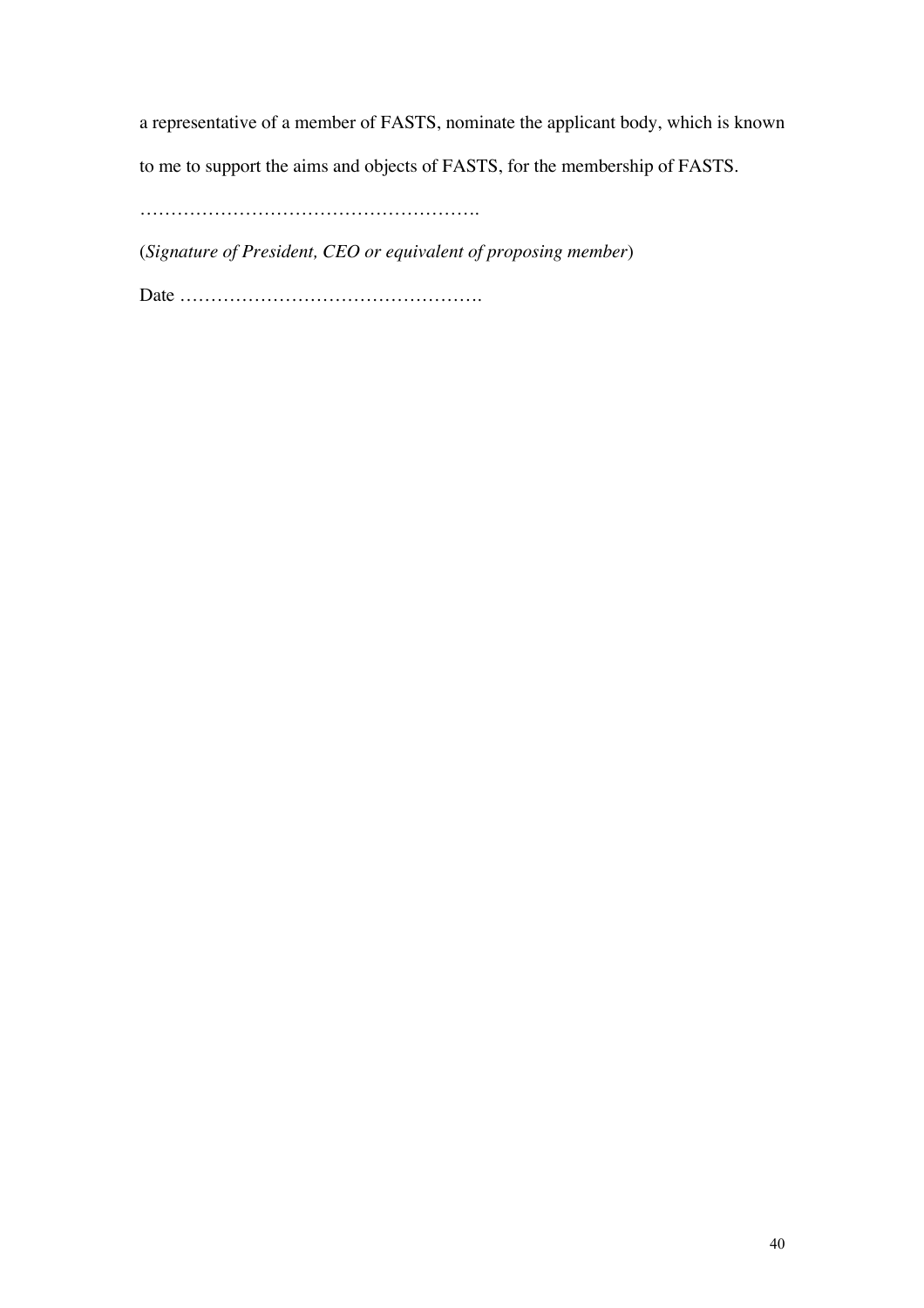# Appendix 2

(see s 30 (2))

| Form of appointment of proxy                                                       |
|------------------------------------------------------------------------------------|
|                                                                                    |
| (full name)                                                                        |
|                                                                                    |
| (office held in member)                                                            |
|                                                                                    |
| (name of member)                                                                   |
|                                                                                    |
| (address of member)                                                                |
| a member of the Federation of Australian Scientific and Technological Societies    |
| Incorporated ("the Association")                                                   |
|                                                                                    |
| (full name of proxy)                                                               |
|                                                                                    |
| (name of member)                                                                   |
|                                                                                    |
| (address of member)                                                                |
| a member of that incorporated Association, as my proxy to vote for me on behalf of |
|                                                                                    |
| (name of member)                                                                   |
| at the general meeting of the Association (Annual General Meeting or other general |
|                                                                                    |

at any adjournment of that meeting.